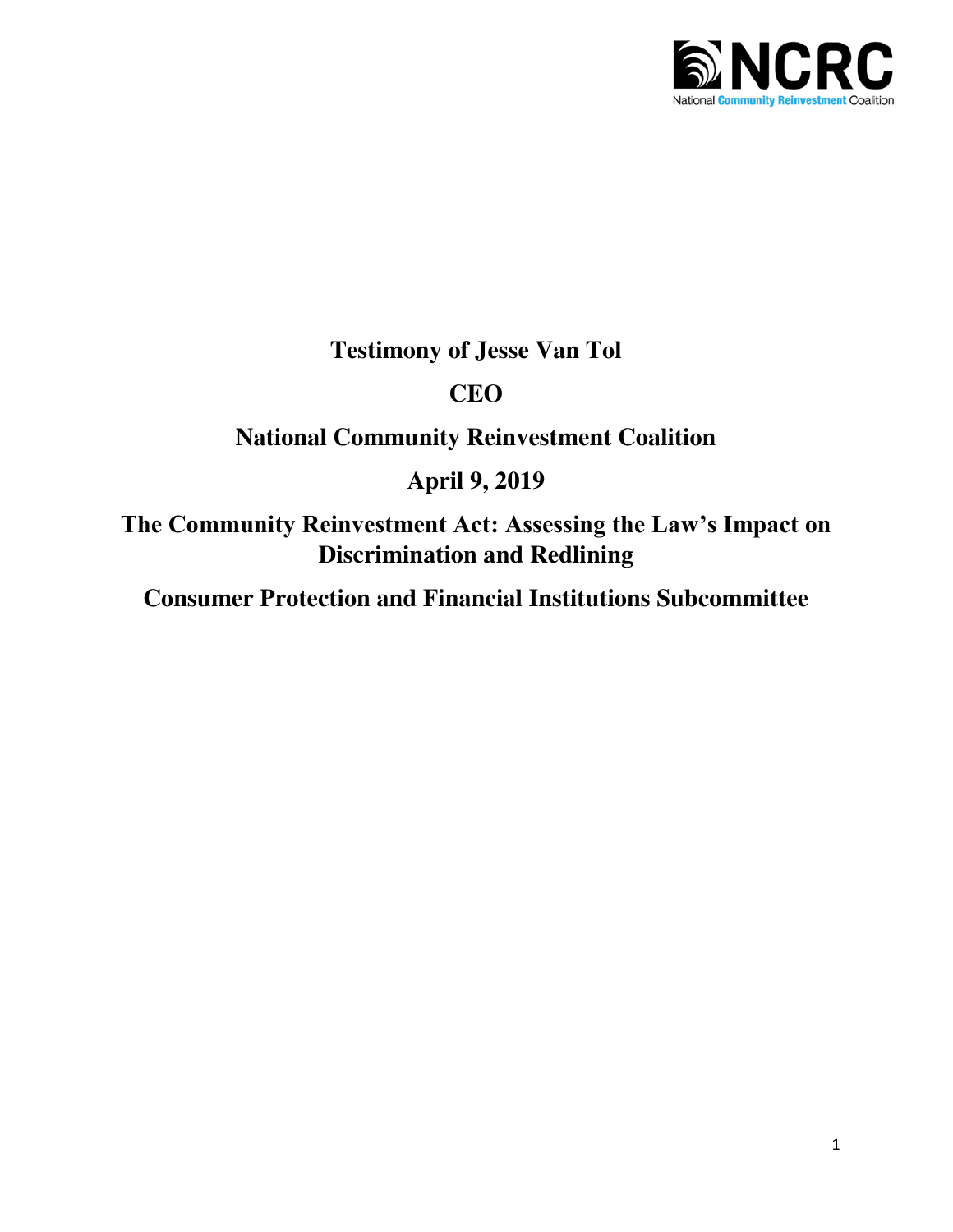

#### **Introduction: Public input and accountability are the keys to CRA's success**

I thank Chairman Meeks and the members of this subcommittee for providing me the honor of testifying this morning regarding the Community Reinvestment Act's (CRA) impact in combating discrimination and redlining. I am the CEO of the National Community Reinvestment Coalition (NCRC). NCRC and its more than 600 grassroots member organizations create opportunities for people to build wealth. NCRC members include community reinvestment organizations; community development corporations; local and state government agencies; faithbased institutions; community organizing and civil rights groups; minority and women-owned business associations, as well as local and social service providers from across the nation. We work with community leaders, policymakers and financial institutions to champion fairness and fight discrimination in banking, housing and business.

In this testimony, I will talk about how CRA has increased lending in redlined and underserved neighborhoods. I will provide data and review studies to support my belief that CRA's emphasis on public input and local accountability has increased lending. I will also remark upon the current status of regulatory reform efforts and legislation to modernize CRA. Senator Elizabeth Warren and Representative Cedric Richmond have introduced the American Housing and Economic Mobility Act of 2019 (S. 787 & H.R. 1737), which includes updates to the CRA statute. $<sup>1</sup>$ </sup>

On a daily basis, NCRC and our member organizations use CRA. We comment on CRA exams and merger applications. We engage regulators, bankers and community stakeholders in conversations about how best to meet community needs for credit and capital. One major outcome of our CRA work has been negotiating community benefit agreements (CBAs) with banks totaling over \$90 billion since 2016. Notable CBAs include those with Keybank, Fifth Third, Santander, IBERIABANK and First Tennessee. The CBAs are usually negotiated in the context of a merger application and help banks demonstrate the statutorily required public benefit in terms of increased lending, investments and services in underserved communities.

Our work is made possible by the CRA requirements of public input and accountability. CRA has worked best when it is enforced, and part of the enforcement mechanism is public engagement. When Senator Proxmire and other lawmakers were crafting CRA in 1977, their focus was on redlining in low- and moderate-income (LMI) communities and communities of color. As envisioned by the CRA statute, the antidote to redlining was CRA exams scrutinizing lending on a local level. The public release of CRA ratings is a powerful motivation for banks to improve their lending and investing in underserved communities. Federal Reserve Governor Lael Brainard stated in a recent speech at the NCRC Just Economy conference, "The public nature of

<sup>&</sup>lt;sup>1</sup> See Congess.gov for the bill text:

[https://www.congress.gov/search?q=%7B%22congress%22%3A%22116%22%2C%22source%22%3A%22legislation](https://www.congress.gov/search?q=%7B%22congress%22%3A%22116%22%2C%22source%22%3A%22legislation%22%2C%22search%22%3A%22affordable%20housing%22%7D&searchResultViewType=expanded) [%22%2C%22search%22%3A%22affordable%20housing%22%7D&searchResultViewType=expanded](https://www.congress.gov/search?q=%7B%22congress%22%3A%22116%22%2C%22source%22%3A%22legislation%22%2C%22search%22%3A%22affordable%20housing%22%7D&searchResultViewType=expanded)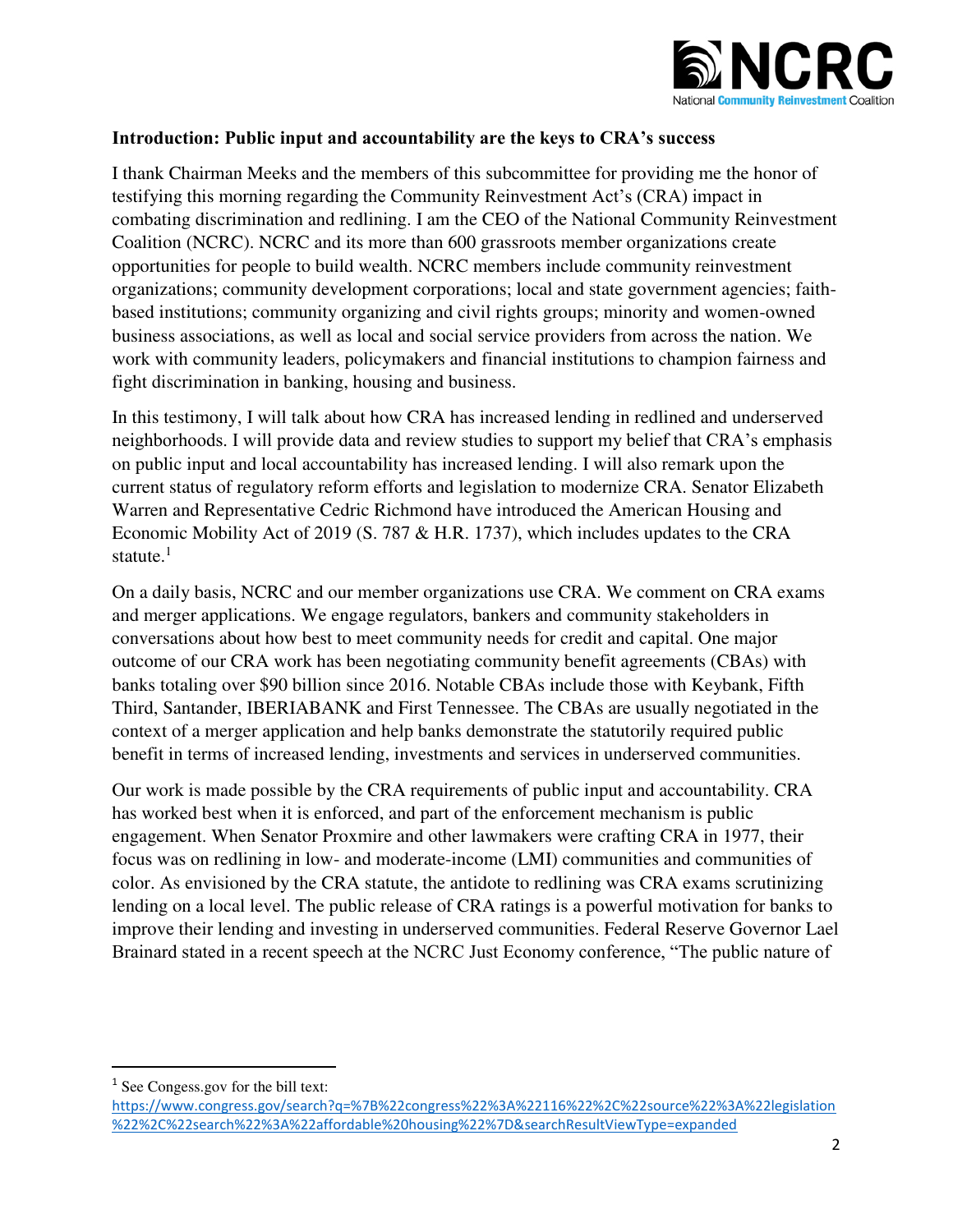

CRA evaluations provides a strong incentive for good performance as well as a platform for public input on community needs."<sup>2</sup>

CRA works in tandem with the Home Mortgage Disclosure Act (HMDA) data to increase public accountability. Congress passed HMDA in 1975 to provide sunshine on banks' lending patterns and ascertain whether banks were meeting credit needs or whether some banks were engaging in redlining. The racial and income disparities in lending revealed by the first year of HMDA data in 1976 helped motivate the passage of CRA. HMDA has been used in CRA exams ever since to identify and rectify gaps in banks' meeting community credit needs. Other data, including small business lending and community development data, has also been used in CRA exams but we will describe below how this data needs to be improved in order to bolster bank activity in LMI communities.

Think of it this way: powerful institutions are unlikely to meet community needs if they do not need to seek regulatory approval for major activities and transactions, and if they and their regulatory agencies are not required to consider public comments about community needs. The genius of CRA is providing the public with a visible seat at the table so that their views are integral to the process. It makes intuitive sense that the victims of discrimination and redlining should have a key role in crafting solutions to this systemic injustice. Furthermore, residents of redlined and underserved communities also have the best insights into how their credit needs can be best met, which can vary significantly from one community to another.

Government and the banking industry played a major role in creating distressed and impoverished neighborhoods in prior decades. During the New Deal, the Roosevelt administration established the Home Owners Loan Corporation (HOLC). HOLC examiners classified neighborhoods on the basis of risk. Over time, banks did not lend in the riskiest and most hazardous neighborhoods, where a majority of residents were often people of color and also recent immigrants from southern and eastern Europe. The redlines on the maps delineating neighborhoods deemed risky by mortgage lenders was the origin of the term redlining. In subsequent years, the Federal Housing Administration (FHA) would not insure loans in redlined neighborhoods.<sup>3</sup> The private sector—including banks—adopted and expanded the practice of redlining.

Redlining goes back to the 1930s and has been an insidious and destructive practice ever since. CRA has been instrumental in rectifying discrimination and increasing access to credit and capital in underserved communities. At the outset, however, I want to make clear that CRA by itself cannot overcome the impacts of decades of discrimination and segregation, which remain quite visible and harmful to the nation's economic and social health. Persistent poverty and low levels of wealth in segregated communities must be addressed by a variety of public sector

<sup>&</sup>lt;sup>2</sup> Governor Lael Brainard, "The Community Reinvestment Act: How Can We Preserve What Works and Make it Better?" At the 2019 Just Economy Conference, National Community Reinvestment Coalition, Washington, D.C., March 12, 2019, <https://www.federalreserve.gov/newsevents/speech/brainard20190312a.htm>

<sup>3</sup> Bruce Mitchell and Juan Franco, *NCRC, HOLC Redlining Maps: The Persistent Structure of Segregation and Economic Inequality*,(Mar. 20,2018), https://ncrc.org/wp-content/uploads/dlm\_uploads/2018/02/NCRC-Research-HOLC-10.pdf [https://perma.cc/JXW4-Q9UE].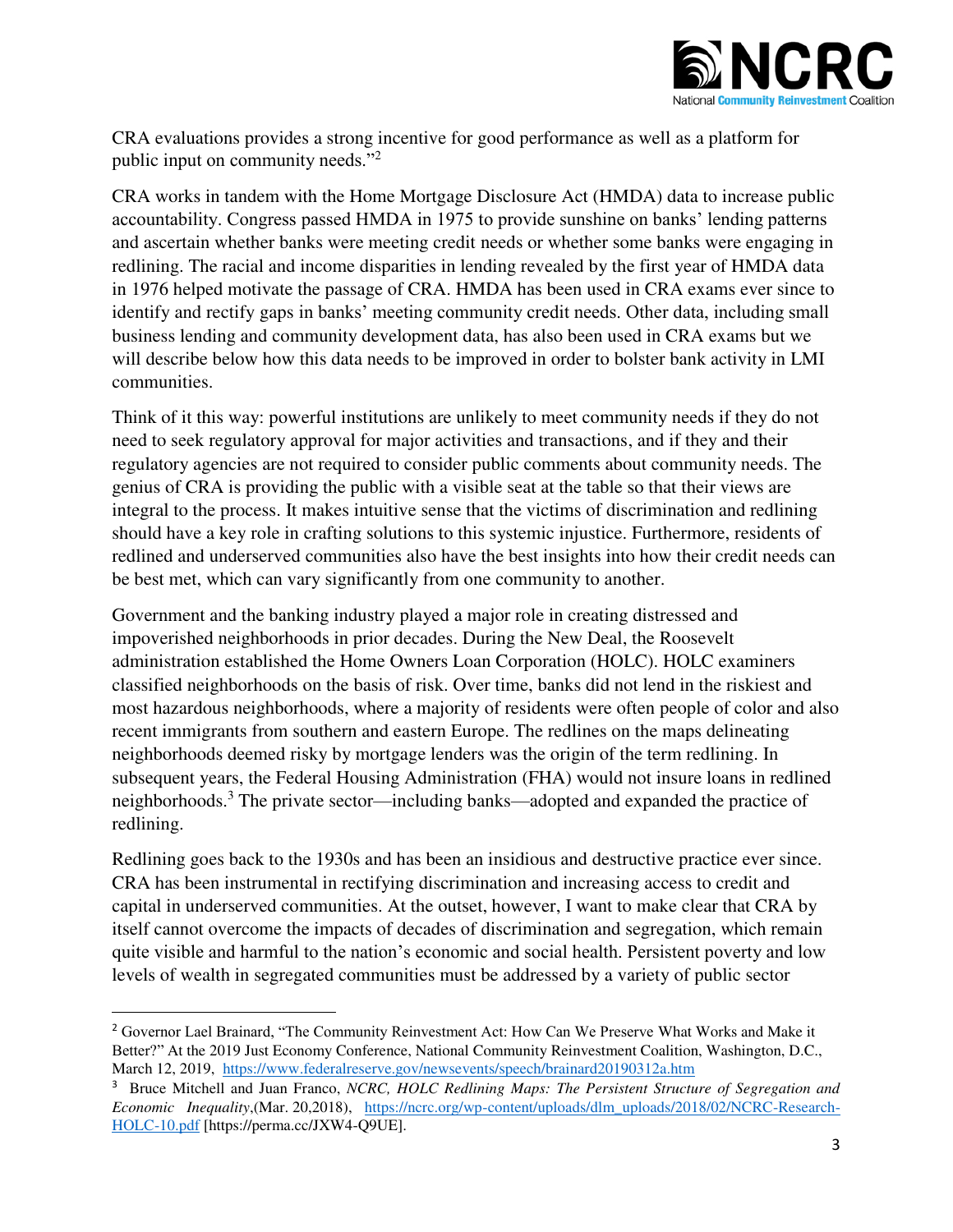

policies at the national and local levels, including vigorous fair lending/housing laws and zoning reforms.

## **CRA needs an update, but care must be taken to keep exams focused on underserved and local communities**

CRA needs an update that increases the emphasis on rating and evaluating performance on a local level. In order to build on public input and accountability, CRA reform must:

- Apply CRA to independent mortgage companies and financial technology companies;
- Expand assessment areas to capture the great majority of bank lending and business activity;
- Mandate inclusion of mortgage company affiliates on CRA exams;
- Include people and communities of color on CRA exams and address needs of neglected populations and areas (banking deserts) including senior adults, veterans, rural and Native American communities;
- Improve data in CRA exams, particularly small business and community development data;
- Enhance the rigor of CRA ratings to combat grade inflation and stimulate more lending, investing and services;
- Provide more public input in the merger application process and recognition of community benefit agreements.

CRA reform needs to pay attention to underserved urban areas but also augment its attention to rural and Native American communities. Reforms to assessment areas' procedures and data improvements as discussed below can be especially helpful and steer more community development towards rural areas. The overall objective must be to increase the reinvestment pie, that is, increase lending and investing, so that no community feels like CRA reform is zero sum (someone's benefit comes at the expense of another's loss). Increases in public accountability involving reforms to assessment areas, public input, ratings and data will enlarge the reinvestment pie. Ratings reform is critical since 98 percent of banks currently pass their exams; more nuance in ratings would likely increase reinvestment in all communities.

In contrast, concepts introduced by the Office of the Comptroller of the Currency (OCC) and other stakeholders during last year's Advance Notice of Proposed Rulemaking (ANPR) process would undermine CRA's pillars of public input and local accountability and would thus result in significant declines in CRA-related loans, investments and services. In particular:

• The one-ratio concept would largely reduce CRA's evaluations to considering performance on a national level and would thus violate the purpose of the CRA statute requiring banks to meet needs in local communities. The statute further directs agencies to evaluate bank performance in states, metropolitan areas and rural areas where banks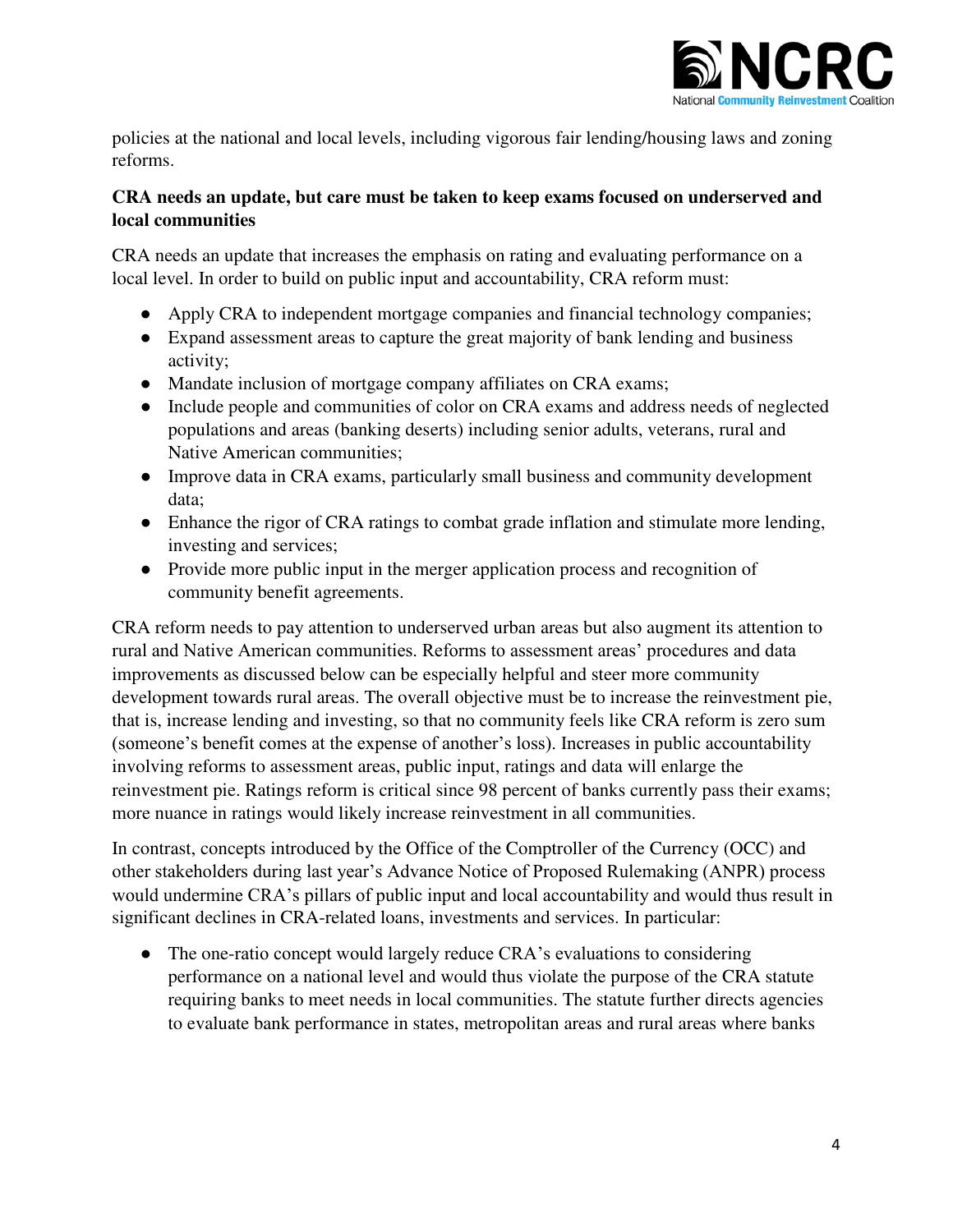

have branches. NCRC's ANPR letter further discusses how the one-ratio concept would contravene the statute's emphasis on local level evaluations.<sup>4</sup>

- In its ANPR questions, the OCC asked whether CRA be broadened to consider activities that benefit entire communities in addition to LMI neighborhoods. If enacted, these regulatory changes would strike at the heart of CRA's statutory emphasis in revitalizing redlined LMI communities. In 1977, CRA hearings preceding its passage emphasized the importance of addressing a dearth of credit in LMI and communities of color. Accordingly, Senator Proxmire, the major author of CRA, was careful to insert the requirement that banks address the credit needs of LMI communities. The need to stay true to the statutory emphasis on LMI communities is discussed in detail on our ANPR comments.<sup>5</sup>
- The OCC also asked whether CRA should favorably consider activities that are not directly related to meeting credit needs or community development needs. This would be a significant watering down of CRA and would result in less lending in underserved communities.

NCRC estimates that any significant dilution of assessment areas and local evaluations would result in a dramatic loss in home and small business lending over a five-year time period that would range from \$52 billion to \$105 billion.<sup>6</sup> Moreover, the losses would be stark on a state and Congressional district level.

### **Research and data demonstrate CRA's success in combating redlining**

 $\overline{a}$ 

By focusing on local accountability, CRA has leveraged significant increases in lending and investing in communities across America, both urban and rural, as Governor Brainard confirmed in her recent speech.<sup>7</sup> Since 1996, banks complying with CRA have made more than \$1 trillion in community development lending. Likewise, banks have issued more than \$1 trillion in small business lending in LMI census tracts since 1996.<sup>8</sup> An NCRC report, "Access to Capital and Credit for Small Businesses in Appalachia," showed that every two years banks issued \$5.8 billion in community development lending and investing in Appalachia. In addition, small

<sup>&</sup>lt;sup>4</sup> See NCRC ANPR letter, specifically: [https://ncrc.org/ncrc-comments-regarding-advance-notice-of-proposed](https://ncrc.org/ncrc-comments-regarding-advance-notice-of-proposed-rulemaking-docket-id-occ-2018-0008-reforming-the-community-reinvestment-act-regulatory-framework/#Regardless_of_a_banks_structure_and_scope_local_community_assessments_must_occur)[rulemaking-docket-id-occ-2018-0008-reforming-the-community-reinvestment-act-regulatory-](https://ncrc.org/ncrc-comments-regarding-advance-notice-of-proposed-rulemaking-docket-id-occ-2018-0008-reforming-the-community-reinvestment-act-regulatory-framework/#Regardless_of_a_banks_structure_and_scope_local_community_assessments_must_occur)

[framework/#Regardless\\_of\\_a\\_banks\\_structure\\_and\\_scope\\_local\\_community\\_assessments\\_must\\_occur](https://ncrc.org/ncrc-comments-regarding-advance-notice-of-proposed-rulemaking-docket-id-occ-2018-0008-reforming-the-community-reinvestment-act-regulatory-framework/#Regardless_of_a_banks_structure_and_scope_local_community_assessments_must_occur) <sup>5</sup> NCRC's ANPR comments involve a discussion of the need to retain a focus on LMI communities. See [https://ncrc.org/ncrc-comments-regarding-advance-notice-of-proposed-rulemaking-docket-id-occ-2018-0008](https://ncrc.org/ncrc-comments-regarding-advance-notice-of-proposed-rulemaking-docket-id-occ-2018-0008-reforming-the-community-reinvestment-act-regulatory-framework/#Agency_and_industry_proposals_to_diminish_CRA_examination_and_focus_on_LMI_communities_and_people_would_dilute_CRAs_effect_and_undermine_its_purpose) [reforming-the-community-reinvestment-act-regulatory-](https://ncrc.org/ncrc-comments-regarding-advance-notice-of-proposed-rulemaking-docket-id-occ-2018-0008-reforming-the-community-reinvestment-act-regulatory-framework/#Agency_and_industry_proposals_to_diminish_CRA_examination_and_focus_on_LMI_communities_and_people_would_dilute_CRAs_effect_and_undermine_its_purpose)

[framework/#Agency\\_and\\_industry\\_proposals\\_to\\_diminish\\_CRA\\_examination\\_and\\_focus\\_on\\_LMI\\_communities\\_a](https://ncrc.org/ncrc-comments-regarding-advance-notice-of-proposed-rulemaking-docket-id-occ-2018-0008-reforming-the-community-reinvestment-act-regulatory-framework/#Agency_and_industry_proposals_to_diminish_CRA_examination_and_focus_on_LMI_communities_and_people_would_dilute_CRAs_effect_and_undermine_its_purpose) nd people would dilute CRAs effect and undermine its purpose

<sup>6</sup> NCRC Forecast: *Weakening the Community Reinvestment Act Would Reduce Lending by Hundreds of Billions of Dollars*, September 2018, [https://ncrc.org/ncrc-forecast-weakening-the-community-reinvestment-act-would-reduce](https://ncrc.org/ncrc-forecast-weakening-the-community-reinvestment-act-would-reduce-lending-by-hundreds-of-billions-of-dollars/)[lending-by-hundreds-of-billions-of-dollars/](https://ncrc.org/ncrc-forecast-weakening-the-community-reinvestment-act-would-reduce-lending-by-hundreds-of-billions-of-dollars/)

<sup>7</sup> Governor Lael Brainard, "The Community Reinvestment Act: How Can We Preserve What Works and Make it Better?" She states, "Perhaps most important, stakeholders overwhelmingly support the CRA and its goals, noting a significant increase in loans and investments in low- and moderate-income communities since the law's enactment." <sup>8</sup> NCRC calculations of FFIEC data, see https://www.ffiec.gov/craadweb/national.aspx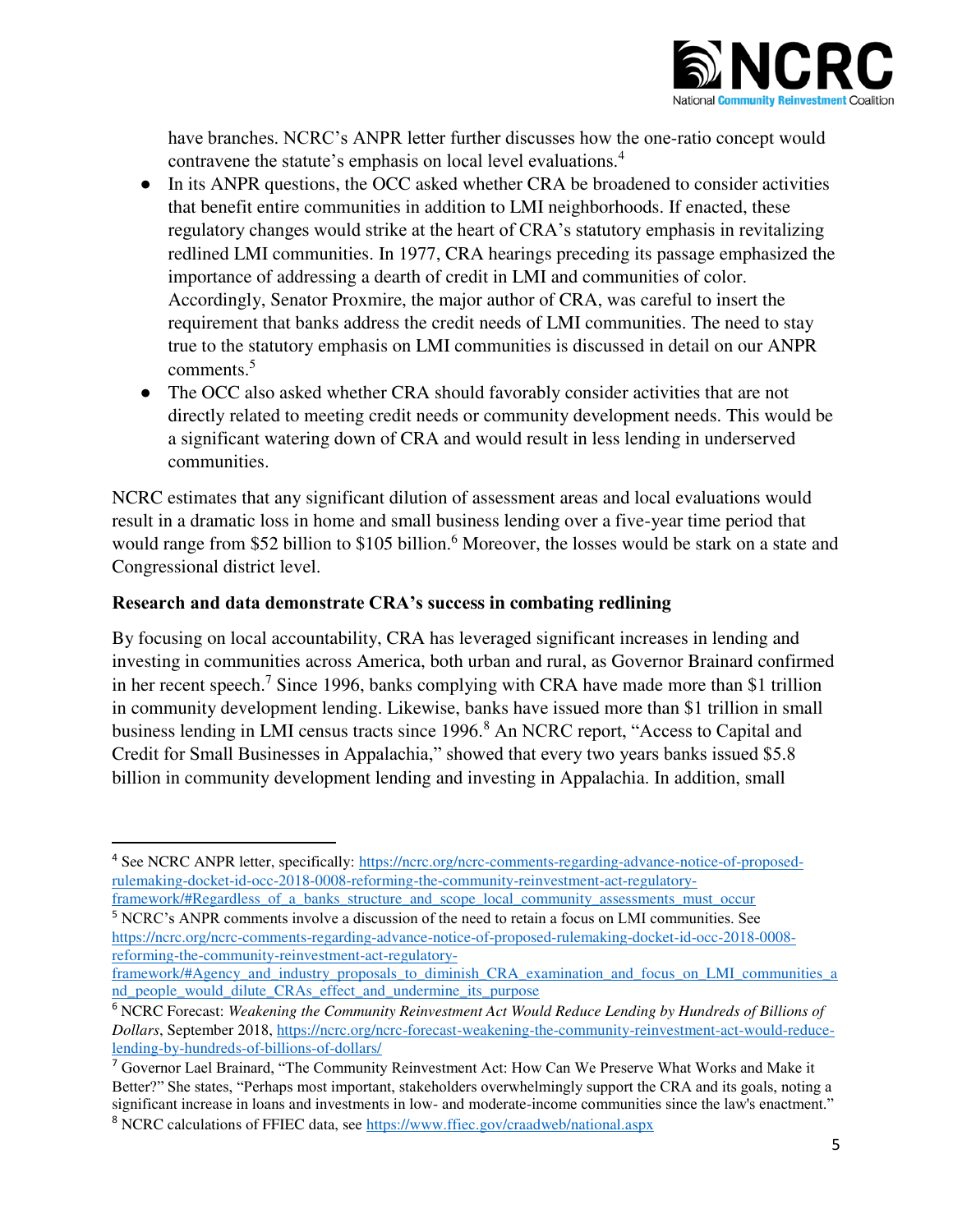

business lending was higher in Appalachian counties with higher a number of bank branches, demonstrating that bank branches had a positive impact on community lending.<sup>9</sup>

Studies have demonstrated CRA's impacts by comparing bank lending in areas where banks are examined for compliance with CRA compared to areas where banks are not examined for compliance. CRA exams designate assessment areas, which are usually metropolitan areas or counties, where banks have branches. Exams then scrutinize lending and other activities in assessment areas. The studies conclude that CRA examination motivates banks to increase their lending to LMI borrowers and communities in assessment areas compared to geographical areas that are not assessment areas.

The Joint Housing Studies at Harvard University conducted one of the early studies about the impacts of CRA assessment areas on lending in 2002 in commemoration of the  $25<sup>th</sup>$  anniversary of CRA. The study found banks make a higher percentage of their home purchase loans to LMI borrowers and census tracts in their assessment areas than outside of their assessment areas from 1993 through 2000. In addition, rejection rates for LMI applications were eight percentage points lower in assessment areas than outside assessment areas.<sup>10</sup> According to Harvard, the positive impact of assessment areas on lending was the equivalent to a 1.3 percentage point reduction in unemployment. In other words, CRA scrutiny of lending in assessment areas was equivalent to a significant reduction in unemployment in terms of increasing lending to LMI people and  $commu$ nities.<sup>11</sup>

Daniel Ringo, an economist with the Federal Reserve Board, adopted a different methodology than Harvard but also demonstrated a significantly positive impact of CRA evaluations on lending. He examined impacts on lending when census tracts that were designated as LMI became non-LMI tracts because assessment area boundaries shifted due to the changes in metropolitan area boundaries. In 2003, the Office of Management of Budget (OMB) changed metropolitan area boundaries for a number of metropolitan areas in the United States. CRA determines income levels in census tracts on a relative basis; it considers a tract to be LMI if its median income level is 80 percent or less than the median income for the metropolitan area. If a metropolitan area boundary changes, a census tract that was LMI for CRA purposes could be considered non-LMI because the new metropolitan area has a lower median income level. In contrast, other census tracts that were non-LMI could become LMI because the median of a new metropolitan area is higher.

When a census tract gained eligibility as a LMI tract due to a metropolitan area boundary change, Ringo found that lending by a single bank increased by two to four percent from 2003 to

<sup>9</sup> NCRC, *Access to Capital and Credit in Appalachia and the Impact of the Financial Crisis and Recession on Commercial Lending and Finance in the Region*, prepared for the Appalachian Regional Commission, July 2013, https://ncrc.org/wp-content/uploads/2013/11/accesstocapitalandcreditInappalachia.pdf

<sup>10</sup> Joint Center for Housing Studies of Harvard University, *The 25th Anniversary of the Community Reinvestment Act: Access to Capital in an Evolving Financial Services System*, March 2002,

[http://www.jchs.harvard.edu/research/publications/25th-anniversary-community-reinvestment-act-access-capital](http://www.jchs.harvard.edu/research/publications/25th-anniversary-community-reinvestment-act-access-capital-evolving-financial)[evolving-financial](http://www.jchs.harvard.edu/research/publications/25th-anniversary-community-reinvestment-act-access-capital-evolving-financial) 

<sup>11</sup> Joint Center for Housing Studies, pg. 61-72.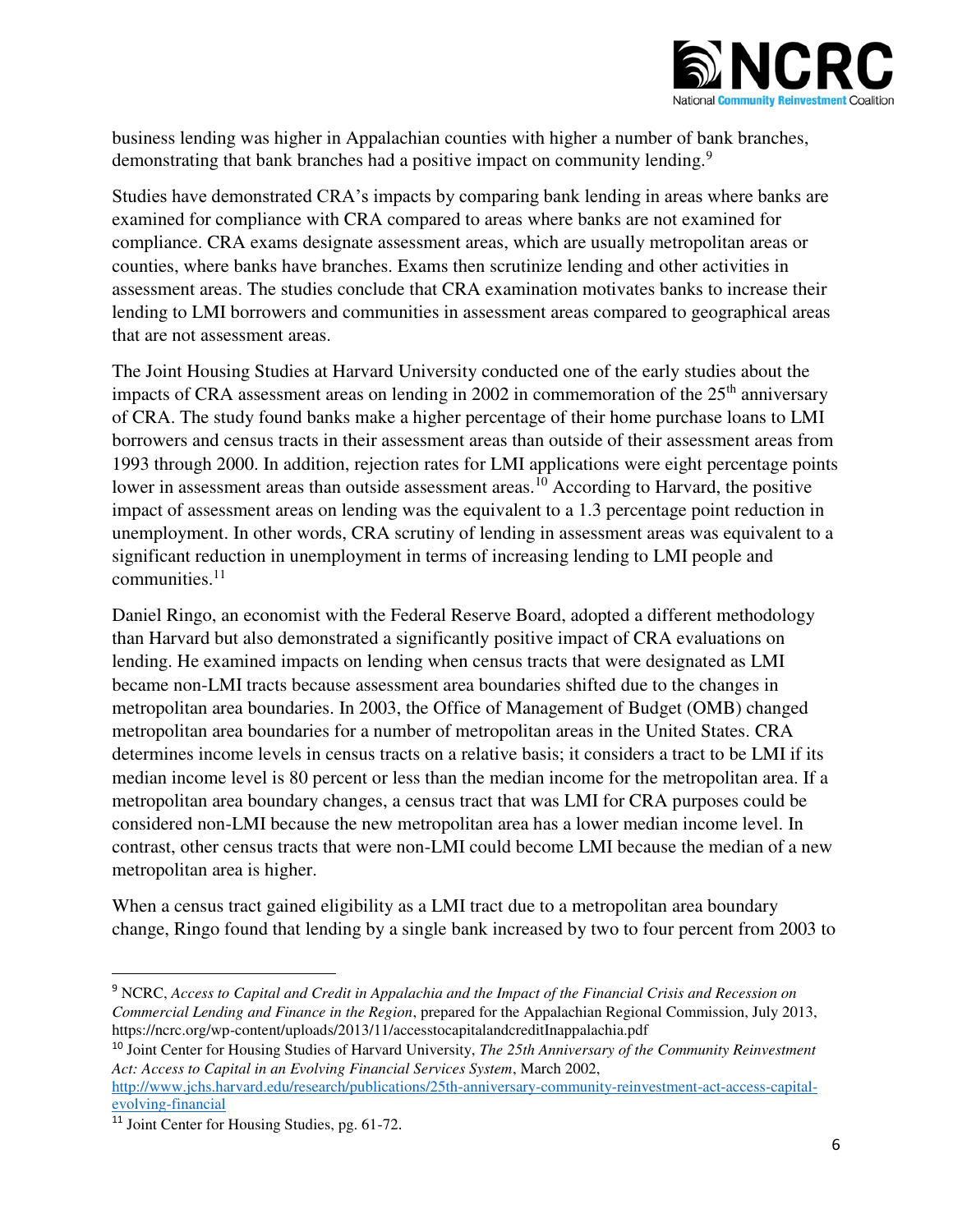

2004. Also, bank lending increased further over time as banks intensified their efforts in these newly eligible LMI tracts.<sup>12</sup> Similarly, Lei Ding and colleagues at the Philadelphia Federal Reserve Bank updated Ringo's analysis and applied it to Philadelphia when the OMB changed metropolitan area boundaries in 2013. They concluded that when census tracts lose CRA eligibility because they are no longer considered LMI, the number of home purchase loans decreases between 10 to 20 percent.<sup>13</sup>

CRA examination also motivates banks to increase small business lending. In a recent study, Lei Ding and Raphael Bostic of the Federal Reserve and Hyojung Lee of Harvard University measured the impact of OMB changes in metropolitan area boundaries on over 800 census tracts that either became CRA eligible or lost eligibility. Like the earlier studies, losing CRA eligibility resulted in decreases in lending while gaining CRA eligibility resulted in increases in lending. The researchers found that losing eligibility decreased lending to a greater extent than gaining eligibility increased lending. They hypothesized that it takes a relatively long time for banks to establish lending infrastructure in newly eligible tracts so lending increases slowly over time. In contrast, in newly ineligible tracts, an established infrastructure (branches or loan officers or non-profit partners) is abandoned abruptly, leading to a faster decrease in lending.<sup>14</sup> This study should serve as a caution against precipitous changes in CRA income definitions or diminishing the importance of assessment areas, which can lead to quick drops in lending in underserved or formerly redlined neighborhoods.

As well as promoting increased lending, CRA ensures that lending is responsible. CRA requires banks to meet credit needs consistent with safety and soundness. During the peak of the financial crisis, stakeholders turned their attention to identifying the sources of irresponsible lending. Researchers compared the performance of CRA-covered banks to non-CRA covered mortgage companies. Laderman and Reid of the Federal Reserve Bank of San Francisco used the Home Mortgage Disclosure Act (HMDA) data and proprietary data to control for a wide range of lender, borrower and loan characteristics. They found that loans issued by banks in their assessment areas were about half as likely to result in foreclosure as loans issued by non-CRA covered mortgage companies during the time period of 2004-2006, which was the height of subprime and irresponsible lending. In addition, while bank lending outside of their assessment areas was still considerably less likely to result in foreclosure than mortgage company lending, it was more likely to result in foreclosure than bank lending inside of their assessment areas.

<sup>12</sup> Daniel Ringo, Federal Reserve Board*, Mortgage Lending, Default, and the Community Reinvestment Act*, June 15, 2017, [https://papers.ssrn.com/sol3/papers.cfm?abstract\\_id=2585215,](https://papers.ssrn.com/sol3/papers.cfm?abstract_id=2585215) pg. 4 and 13.

<sup>13</sup> Lei Ding and Leonard Nakamura*, Don't Know What You Got Till It's Gone: The Effects of the Community Reinvestment Act (CRA) on Mortgage Lending in the Philadelphia Market*, Working Paper No. 17-15, June 19, 2017,<https://www.philadelphiafed.org/-/media/research-and-data/publications/working-papers/2017/wp17-15.pdf>

<sup>&</sup>lt;sup>14</sup> Lei Ding, Raphael Bostic, and Hyojung Lee, Effects of CRA on Small Business Lending, Federal Reserve Bank of Philadelphia, WP 18-27, December 2018, [https://www.philadelphiafed.org/-/media/research-and](https://www.philadelphiafed.org/-/media/research-and-data/publications/working-papers/2018/wp18-27.pdf)[data/publications/working-papers/2018/wp18-27.pdf](https://www.philadelphiafed.org/-/media/research-and-data/publications/working-papers/2018/wp18-27.pdf)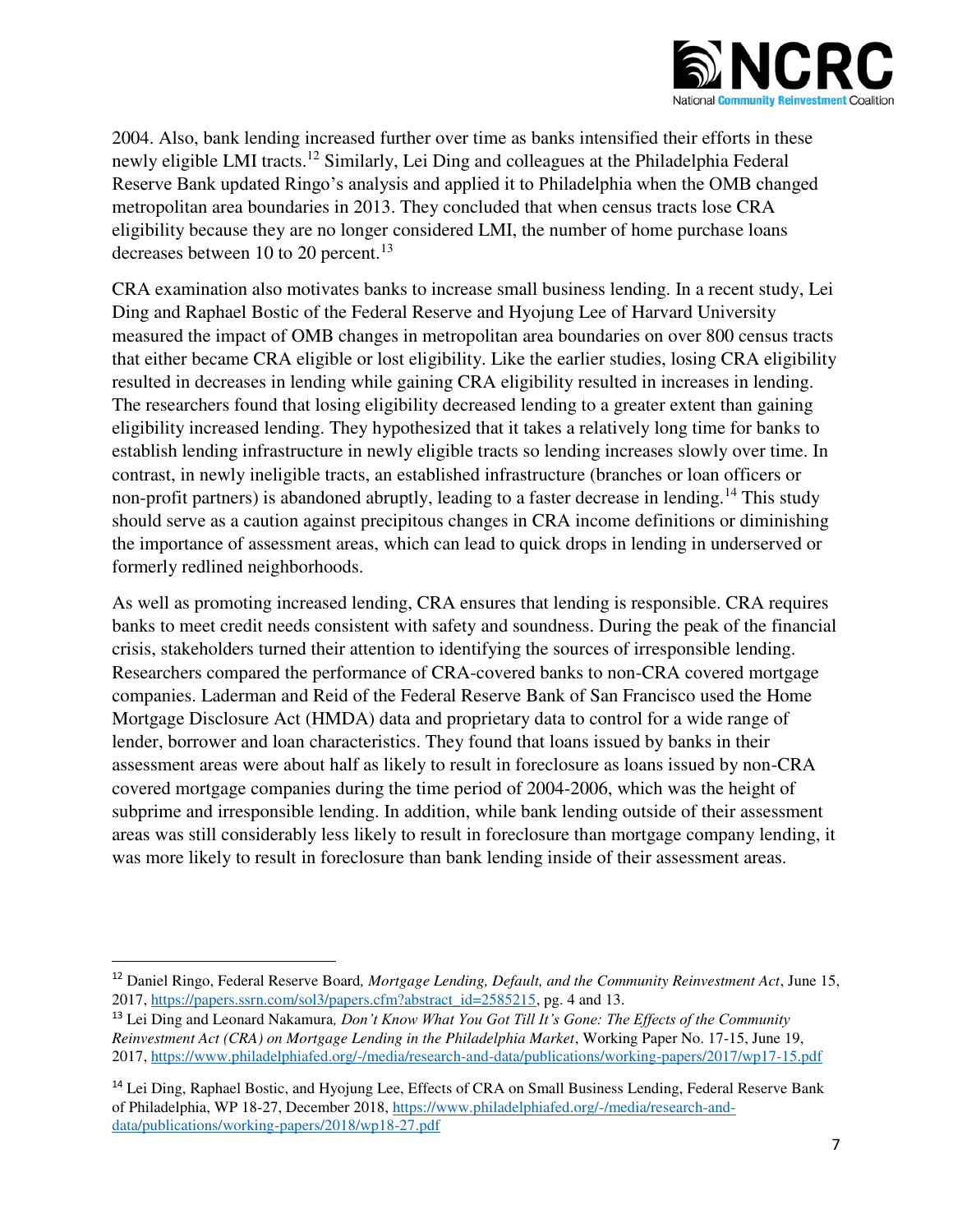

Laderman and Reid suggest that the retail branch bank channel contributed to safer and sounder loans than wholesale channels commonly employed by mortgage companies.<sup>15</sup>

Similar to Laderman and Reid, Federal Reserve economists Bhutta and Canner analyzed the 2005 and 2006 HMDA data and found that just six percent of all higher priced loans were issued by banks in their assessment areas to LMI borrowers or census tracts. In other words, 94 percent of all higher priced lending (a proxy for subprime lending according to Bhutta and Canner) were made by mortgage companies or banks outside of their assessment areas and thus had nothing to do with trying to serve LMI borrowers for CRA compliance purposes.<sup>16</sup>

After the crisis, key policymakers on both sides of the aisle affirmed that CRA has been a positive force in communities and had little to do with the financial crisis. Citing the Canner and Reid studies, Federal Reserve Governor Randall Kroszner, an appointee of President George W. Bush, and the Financial Crisis Inquiry Commission (FCIC) concluded that CRA did not contribute to the crisis.<sup>17</sup> The FCIC states "The Commission concludes the CRA was not a significant factor in subprime lending or the crisis."<sup>18</sup>

Comptroller of the Currency John C. Dugan, another appointee of President George W. Bush, states "Questions also have been raised about whether the Community Reinvestment Act ("CRA") was a cause of the subprime mortgage crisis…The available data does not support that claim." He continues that "the OCC and the other federal bank regulators have concluded that rather than causing losses to national banks, the Community Reinvestment Act has made a positive contribution to community revitalization across the country and has generally encouraged sound community development lending initiatives by regulated banking organizations."<sup>19</sup> Likewise, FDIC Chair Sheila Bair, another appointee of President Bush, states, "To be sure, there's plenty of blame to go around (for the crisis). However, I want to give you my verdict on CRA: NOT guilty."<sup>20</sup>

 $\overline{a}$ 

<sup>15</sup> Elizabeth Laderman and Carolina Reid, Federal Reserve Bank of San Francisco, "CRA Lending during the Subprime Meltdown" in *Revisiting the CRA: Perspectives on the Future of the Community Reinvestment Act*, a Joint Publication of the Federal Reserve Banks of Boston and San Francisco, February 2009, p. 122.

<sup>&</sup>lt;sup>16</sup> Neil Bhutta and Daniel Ringo, Assessing the Community Reinvestment Act's Role in the Financial Crisis, Feds Notes, May 2015, [https://www.federalreserve.gov/econresdata/notes/feds-notes/2015/assessing-the-community](https://www.federalreserve.gov/econresdata/notes/feds-notes/2015/assessing-the-community-reinvestment-acts-role-in-the-financial-crisis-20150526.html)[reinvestment-acts-role-in-the-financial-crisis-20150526.html](https://www.federalreserve.gov/econresdata/notes/feds-notes/2015/assessing-the-community-reinvestment-acts-role-in-the-financial-crisis-20150526.html) 

<sup>&</sup>lt;sup>17</sup> Governor Randall S. Kroszner, *The CRA and Recent Mortgage Crisis*, speech delivered at the Confronting Concentrated Poverty Forum, Board of Governors of the Federal Reserve System, December 2008, <https://www.federalreserve.gov/newsevents/speech/kroszner20081203a.htm>

<sup>&</sup>lt;sup>18</sup> Final Report of the National Commission on the Causes of the Financial and Economic Crisis in the United States, *The Financial Crisis Inquiry Report*, http://fcic-static.law.stanford.edu/cdn\_media/fcicreports/fcic\_final\_report\_full.pdf

<sup>&</sup>lt;sup>19</sup> Written Testimony of Comptroller of the Currency John C. Dugan & Appendix C: Impact of the Community Reinvestment Act on Losses Incurred by National Banks, April 2010, [https://www.occ.gov/news-issuances/news](https://www.occ.gov/news-issuances/news-releases/2010/nr-occ-2010-39.html)[releases/2010/nr-occ-2010-39.html](https://www.occ.gov/news-issuances/news-releases/2010/nr-occ-2010-39.html)

 $20$  Remarks to The New America Foundation conference: "Did Low-income Homeownership Go Too Far?," December 2008, https://www.fdic.gov/news/news/speeches/archives/2008/chairman/spdec1708.html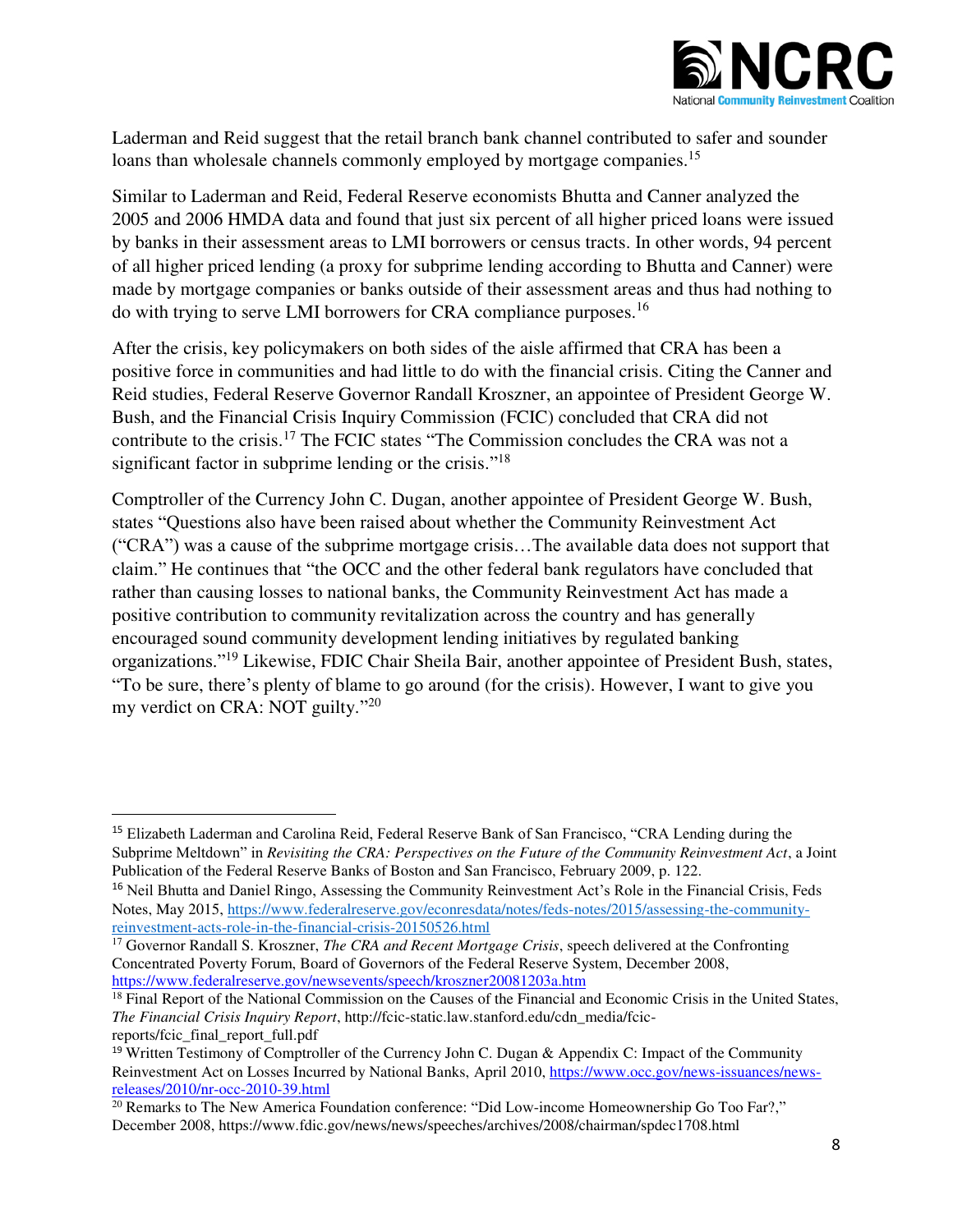

#### **Legislative and regulatory reforms for updating CRA**

The large body of research and the experience of banks and nonprofit community-based organizations have established beyond a reasonable doubt that CRA has effectively increased lending in communities that had experienced discrimination and redlining. However, the full potential of CRA has not been realized because it has not been updated to keep pace with changes in the banking industry, including the increases of lending beyond branches. In addition, outmoded examination procedures and data limitations have impeded progress.

The next part of my testimony will describe necessary reforms.

#### **Expand CRA to non-bank institutions**

l

The financial industry will continually undergo transformation. When Congress passed CRA in 1977, secondary markets were not as well developed and home lending depended on deposits to a greater extent than it does today. Since CRA's passage, independent mortgage companies have become a major presence in the lending marketplace and can use secondary market outlets including the government-sponsored enterprises (GSEs) to finance their lending activities. In recent years, mortgage companies have aggressively used FHA lending to significantly expand their market share. In fact, independent mortgage companies now make more than 50 percent of all home loans. $21$ 

CRA must be applied to independent mortgage companies since they will remain a potent force in the marketplace. If they remain unregulated, the temptation for abusive lending will be too great. In the years preceding the financial crisis, independent mortgage companies were issuing the bulk of abusive and high cost loans. As stated above, CRA-covered lending of banks involved only six percent of high cost loans; 94 percent of the high cost loans were beyond the purview of CRA. Spectacular failures of large mortgage companies including Ameriquest and New Century attest to the unsustainable model of unregulated lending.<sup>22</sup>

Even today, mortgage company lending is more likely to be high-cost than bank lending. In a forthcoming study, NCRC will show that mortgage company lending to both LMI and middleincome and upper-income consumers or tracts is consistently more likely to be high cost than bank lending, and not just because it is government-insured lending. Government insured loans to LMI borrowers or tracts by mortgage companies were of a higher cost 23 percent of the time, over twice as often as loans to the same borrowers or tracts made by banks. Even to middle- and upper-income borrowers or tracts, the bank versus mortgage company disparity is very high, with non-banks reporting 19 percent of their government-insured loans to middle- or upperincome borrowers or tracts as high cost compared to 6 percent for banks.

<sup>21</sup> Jason Richardson, *2017 HMDA Overview: Non-banks dominated home lending*, NCRC, May 2018, https://ncrc.org/2017-hmda-overview/

<sup>&</sup>lt;sup>22</sup> For background regarding Ameriquest and New Century see, [https://en.wikipedia.org/wiki/New\\_Century](https://en.wikipedia.org/wiki/New_Century) and https://en.wikipedia.org/wiki/Ameriquest\_Mortgage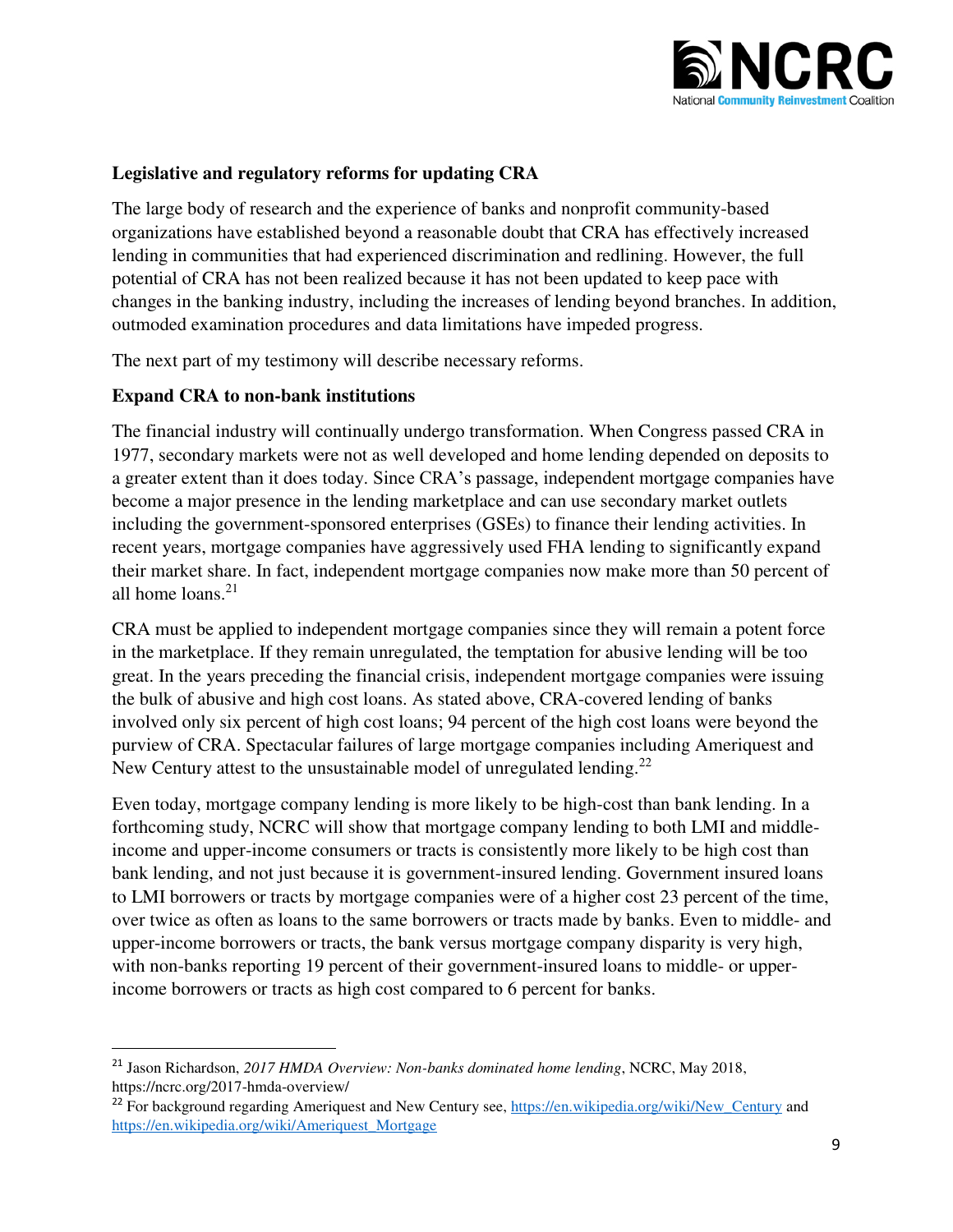

CRA requires banks to serve credit needs consistent with safety and soundness. This statutory requirement is a primary reason why bank lending has been safe and sound in contrast to independent mortgage companies, particularly in the years leading up to the crisis. Moreover, in a forthcoming research piece, NCRC will demonstrate that the average bank makes a higher percentage of its loans to LMI borrowers and communities than the average mortgage company.

CRA has been applied to independent mortgage companies successfully by the state of Massachusetts for several years. State-level CRA exams include a retail lending test, a fair lending review involving the use of HMDA data and a review of community development activities.<sup>23</sup> Building upon the Massachusetts experience, the American Housing and Economic Mobility Act of 2019 applies CRA to independent mortgage companies.

Increased lending by independent mortgage companies and bank lending outside of assessment areas have combined to result in a minority of home lending being covered by bank assessment areas (more about needed assessment area reform below). In 2016, just 30 percent of all home lending occurred in bank assessment areas. This is similar to 26 percent in 2006 and 41 percent in 1993. Key to increasing assessment area lending is applying CRA to independent mortgage companies.<sup>24</sup>

In addition to expanding CRA to independent mortgage companies, policymakers need to thoughtfully extend CRA requirements to financial technology companies (fintechs). Fintechs have started to apply to the FDIC and OCC for bank charters. Their CRA plans are inadequate, particularly their proposed assessment areas, which have so far included only the metropolitan area of their headquartered city although their lending is national in scope. CRA reform must include bolstering the CRA responsibilities of fintechs. Below, we discuss how assessment area reform can better cover fintech lending and deposit-taking activity.

#### **Assessment areas must be expanded to cover lending beyond bank branches**

l

CRA exams currently rate and reach conclusions about bank performance in assessment areas or geographical areas encompassing bank branches. The Urban Institute and Federal Reserve economist Neil Bhutta estimate that current assessment areas capture between 70 to 74 percent of banks' home lending.<sup>25</sup> Since current assessment areas cover a great majority of bank lending, the policy challenge, therefore, is to update assessment area procedures instead of starting from scratch. Assessment areas need to remain where traditional banks have branches. In addition,

<sup>&</sup>lt;sup>23</sup> For Massachusetts CRA exams of independent mortgage companies, see [https://www.mass.gov/info-details/2019](https://www.mass.gov/info-details/2019-mortgage-lenders-examined-for-cra-compliance) [mortgage-lenders-examined-for-cra-compliance](https://www.mass.gov/info-details/2019-mortgage-lenders-examined-for-cra-compliance) 

<sup>&</sup>lt;sup>24</sup> Lei Ding, *Effects of CRA Designations on LMI Lending*, Presentation, Federal Reserve of Philadelphia, February 1, 2019.

<sup>25</sup> Neil Bhutta, Jack Popper, and Daniel R. Ringo, *The 2014 Home Mortgage Disclosure Act Data*, in the Federal Reserve Bulletin, see Figure 13 and accompanying narrative,

[https://www.federalreserve.gov/pubs/bulletin/2015/articles/hmda/2014-hmda-data.htm;](https://www.federalreserve.gov/pubs/bulletin/2015/articles/hmda/2014-hmda-data.htm) Laurie Goodman, Jun Zhu, and John Walsh, *The Community Reinvestment Act: Lending Data Highlights, November 2018*, Urban Institute, <https://www.urban.org/research/publication/community-reinvestment-act-lending-data-highlights>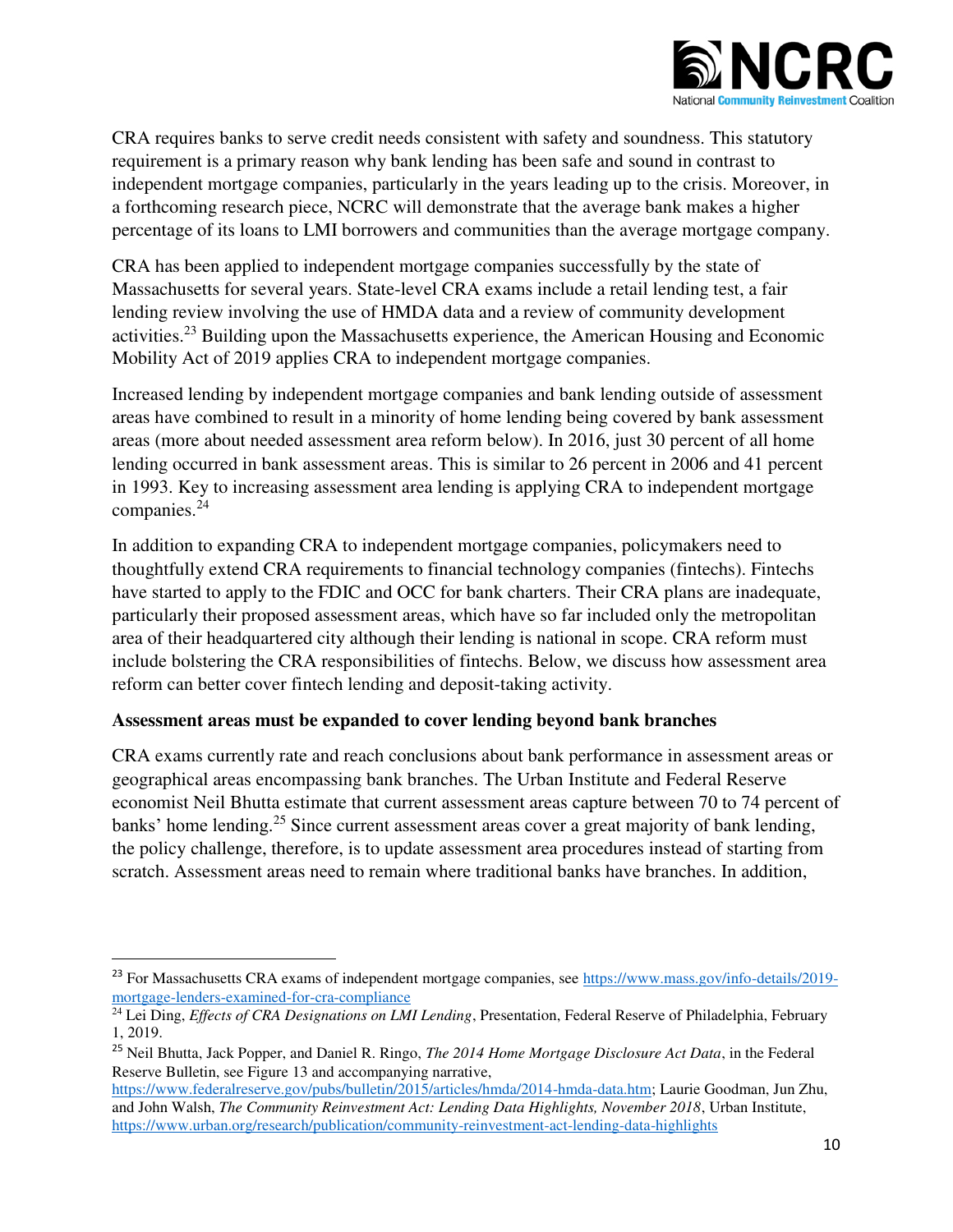

they need to capture the great majority of lending of branchless banks. Currently, CRA exams evaluate a minority of non-traditional bank lending as documented by a NCRC white paper.<sup>26</sup>

It is likely as non-branch lending increases, the percentage of loans covered by current assessment area procedures will decrease. Therefore, the agencies need to act now while they have the ability to capture emerging trends in lending instead of waiting and then having to play catch up to the market. Furthermore, as discussed above, banks make more loans to LMI people and communities inside as opposed to outside their assessment areas. Thus, assessment area reform is critical to improving the ability of banks to combat the legacy of redlining and discrimination.

Assessment areas can be designated to include geographical areas such as states, metropolitan areas or rural counties where banks do not have branches but have significant volumes of loans, deposits or other business activity. Some OCC exams, including the Bank of the Internet, adopt an existing question and answer (Q&A) from the Interagency Q&A document to designate assessment areas in this manner.<sup>27</sup>

Using loan data, NCRC believes that the agencies can require non-traditional banks and fintechs to create assessment areas that capture the great majority of their loans. An example of lending by state for Lending Club during the time period of 2012 and 2013 shows that assessment areas can be meaningfully created for an online lender (a two-year time period is a typical time period covered by a CRA exam).<sup>28</sup> Lending Club makes data on its lending activity by state and for three-digit zip codes publicly available, a practice NCRC recommends for all fintechs.

Several states have sizable numbers of Lending Club loans in this time period even before Lending Club's substantial lending increases of more recent years. During 2012 and 2013, Lending Club made more than 188,000 loans; most of these were consumer-related loans and/or refinancing and consolidation of outstanding debt. Ten states each had more than three percent of Lending Club's loans.<sup>29</sup> On the other end of the scale, 28 states each had less than 1.5 percent of Lending Club's loans. In sum, it is quite feasible for at least the top 10 or 20 states to constitute assessment areas; these states had high numbers of loans and reasonably high percentages of Lending Club's loans (for more detail about this analysis, see NCRC's Congressional testimony submitted last year regarding fintech oversight). $30$ 

To further investigate how assessment areas would work for a non-traditional bank, NCRC tabulated loans by three-digit zip code and metropolitan areas for Texas, one of Lending Club's high-volume states. We found five metropolitan areas and one area, North Texas, that could

<sup>26</sup> NCRC, *The Community Reinvestment Act and Geography: How Well Do CRA Exams Cover the Geographical Areas that Banks Serve*, May 2017, https://ncrc.org/the-community-reinvestment-act-and-geography/

<sup>27</sup> See Bank of the Internet's CRA exam, https://www.occ.gov/static/cra/craeval/nov16/716456.pdf

<sup>&</sup>lt;sup>28</sup> See<https://www.lendingclub.com/info/statistics.action>for summary data tables and to download data.

<sup>29</sup> These states are CA, NY, TX, FL, IL, NJ, PA, OH, GA,VA.

<sup>30</sup> NCRC's congressional testimony on fintech oversight, February 2018, [https://ncrc.org/ncrcs-congressional](https://ncrc.org/ncrcs-congressional-testimony-fintech-oversight/)[testimony-fintech-oversight/](https://ncrc.org/ncrcs-congressional-testimony-fintech-oversight/)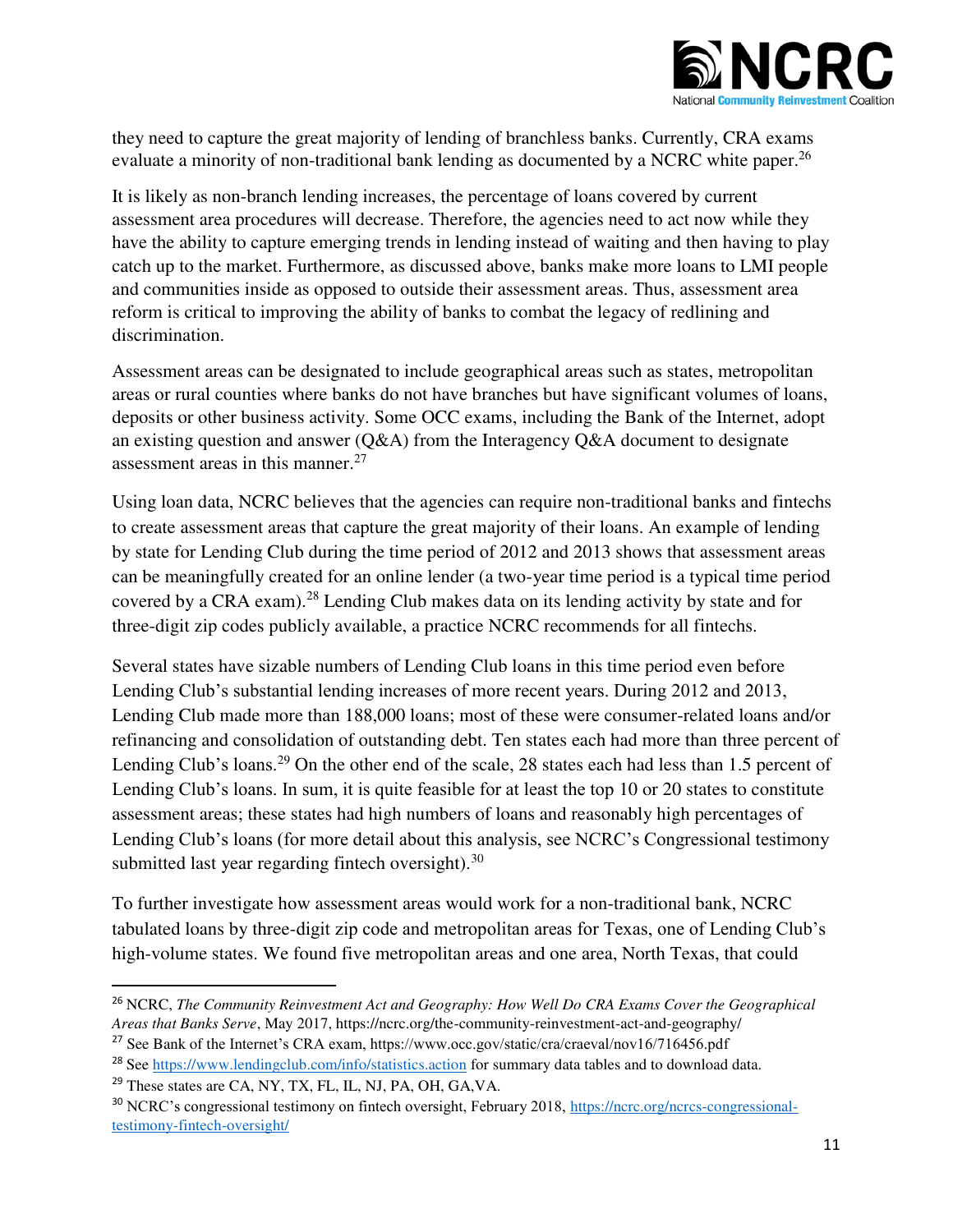

possibly be considered a rural area, with more than 1,000 loans each. The five metropolitan areas range in size and location across the state and include Houston, Austin, Ft. Worth, Dallas and San Antonio. El Paso is the seventh largest area by loan volume with more than 500 loans. Using Lending Club as an example, designating metropolitan areas and rural counties as assessment areas for non-traditional lenders is feasible and can include a diversity of areas.

NCRC believes that assessment areas for fintechs and non-traditional banks must include rural areas. Populations in rural areas are less likely to be connected to the internet. While only four percent of people living in urban areas lack adequate broadband services, about 40 percent of residents of rural and tribal areas lack access.<sup>31</sup> If fintechs and non-traditional banks do not make efforts to serve rural areas, the digital divide disadvantaging rural communities will only widen.

The American Housing and Economic Mobility Act adopts an approach that NCRC has described in this testimony. The bill retains assessment areas where bank branches are located and adds assessment areas for geographical areas beyond bank branches where significant amounts of lending and other business activity occur. The bill stipulates that in total, assessment areas must include at least 75 percent of the lending and other business activity. Covering the great majority of lending is important because NCRC research has found that lending test ratings are likely to be inflated in instances in which lower percentages of lending are covered by assessment areas. In her recent speech at NCRC's Just Economy conference, Governor Brainard suggested an assessment area reform approach similar to that proposed by NCRC and the American Housing and Economic Mobility Act.<sup>32</sup>

Assessment area reform is a win-win for communities and banks. By covering the great majority of lending and business activity, it would level the playing field for traditional and nontraditional banks. It would increase lending, investments and bank services in LMI communities. Finally, we believe that an industry and community organizations consensus can be achieved on assessment area reform. For example, in comments regarding the ANPR last fall, the Central Bank of the Midwest largely agrees with NCRC's proposal for updating assessment areas. The bank states, "This new approach (beyond branches) would depend on a bank's level of lending, by either number or dollar of loans, in areas that would not qualify as an assessment area under the current rule. If lending in these areas exceed a defined threshold, whether it be a percent of

<sup>31</sup> *2016 Broadband Progress Report*, Federal Communications Commission, Jan. 29, 2016, retrieved at <https://www.fcc.gov/reports-research/reports/broadband-progress-reports/2016-broadband-progress-report>

<sup>&</sup>lt;sup>32</sup> Governor Lael Brainard, "The Community Reinvestment Act: How Can We Preserve What Works and Make it Better?" March 2019 speech at the NCRC conference, she states, "Similar to banks, community organization commenters support updating the CRA regulations as they relate to a bank's assessment area. They suggest retaining assessment areas around a bank's branches in order to retain the CRA's focus on local low- and moderate-income neighborhoods, while adding areas where banks conduct significant activity without branches." See, <https://www.federalreserve.gov/newsevents/speech/brainard20190312a.htm>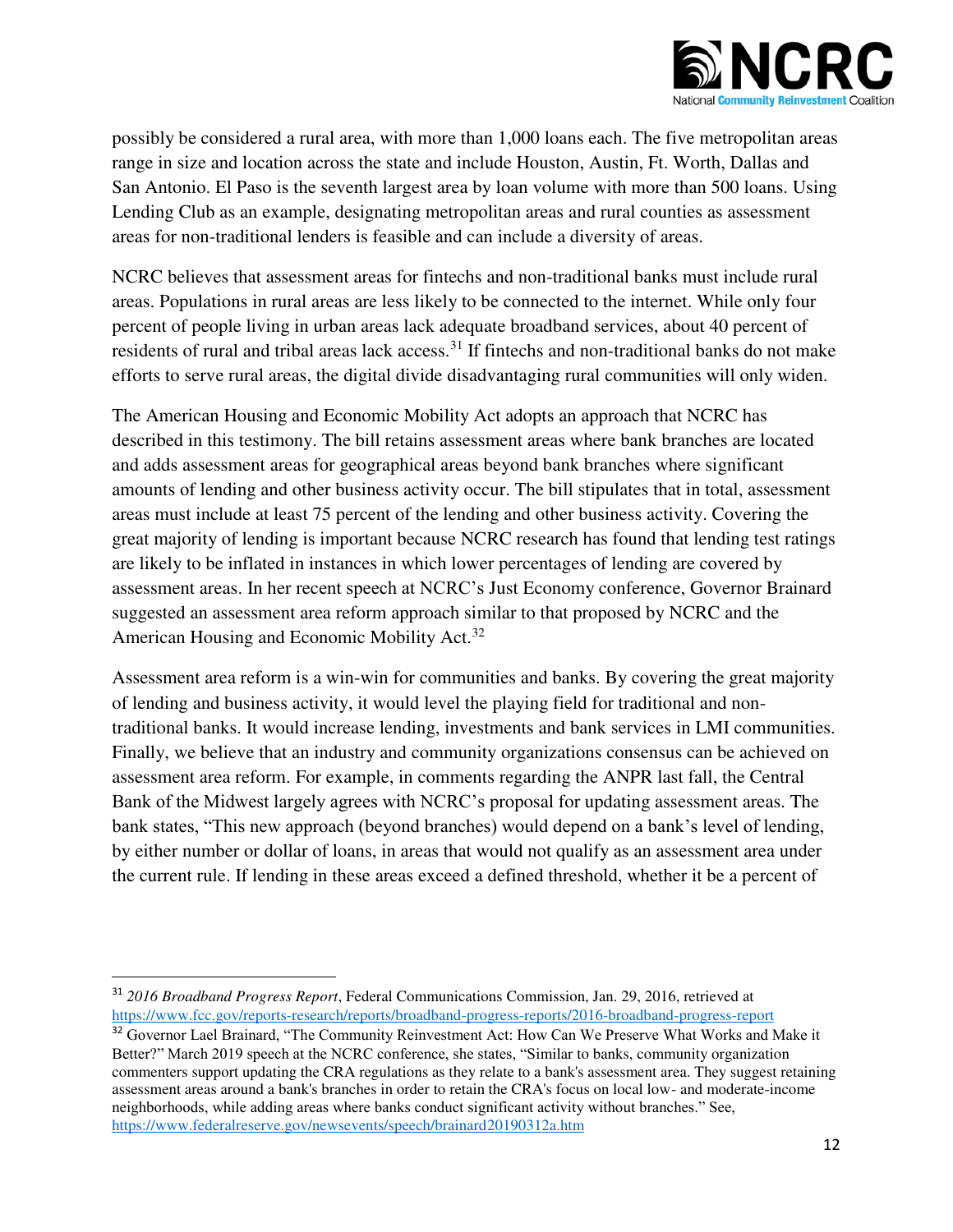

loans to total capital, percent of loans to total loans…these geographic areas would be included as a separate assessment area."<sup>33</sup>

### **Mortgage company affiliates must be automatically included**

CRA exams allow banks to either include or exclude their mortgage company affiliates on CRA exams. It is hard to think of a process that is not more prone to abuse. The natural tendency is for affiliates to be included on evaluations if they are lending to LMI borrowers and neighborhoods in a safe and sound manner and to be excluded from exams if they are not.

An example of optional inclusion enabling abusive practices is Suntrust Mortgage Company, which Suntrust excluded from its CRA exam of 2013. Federal agencies reached a \$1 billion settlement with the mortgage company over widespread abuses associated with underwriting FHA mortgages and mortgage servicing that occurred in the time period covered by the CRA exam.<sup>34</sup> Yet, because of the optional treatment of affiliates, Suntrust's CRA exam did not consider the mortgage company's lending practices and whether these practices should result in a ratings downgrade. The optional treatment is inconsistent with the interconnectedness of affiliates and their parents. Suntrust's CRA exam states, "SunTrust Mortgage Company is the primary originator of home purchase and refinance loans for the organization."<sup>35</sup>

The American Housing and Economic Mobility Act requires non-bank mortgage companies that are affiliates or subsidiaries of banks to be automatically included in CRA exams. In a memo to the federal regulatory agencies last year, the Department of Treasury asked the agencies to further analyze mortgage company affiliate lending and consider reforms to treatment of affiliates on CRA exams.<sup>36</sup> Mortgage company affiliates cannot remain outside of CRA exam purview. They are large volume lenders and we must ensure that their lending activity does not exclude underserved communities or is abusive. Continued progress on redlining and discrimination would be greatly facilitated by automatic inclusion of mortgage company affiliates on CRA exams.

### **People and communities of color must be considered on CRA exams**

l

One very effective mechanism for increasing CRA's effectiveness in combating redlining and discrimination would be to increase its attention to communities of color. The CRA statute does

<sup>&</sup>lt;sup>33</sup> See page four of the bank's comments via <https://www.regulations.gov/docket?D=OCC-2018-0008>

<sup>34</sup> Department Justice, *Federal Government and State Attorneys General Reach Nearly \$1 Billion Agreement with SunTrust to Address Mortgage Loan Origination as Well as Servicing and Foreclosure Abuses*, June 2014, https://www.justice.gov/opa/pr/federal-government-and-state-attorneys-general-reach-nearly-1-billion-agreementsuntrust

<sup>35</sup> CRA Exam of Suntrust Bank, Federal Reserve Bank of Atlanta, March 2013, [https://www.frbatlanta.org/-](https://www.frbatlanta.org/-/media/Documents/banking/cra_pes/2013/675332.pdf) [/media/Documents/banking/cra\\_pes/2013/675332.pdf,](https://www.frbatlanta.org/-/media/Documents/banking/cra_pes/2013/675332.pdf) p. 2.

<sup>&</sup>lt;sup>36</sup> Memorandum for the Office of the Comptroller of the Currency, the Board of Governors of the Federal Reserve System, the Federal Deposit Insurance Corporation from the Department of Treasury, Community Reinvestment Act – Findings and Recommendations, p. 24[, https://home.treasury.gov/sites/default/files/2018-04/4-3-](https://home.treasury.gov/sites/default/files/2018-04/4-3-18%20CRA%20memo.pdf) [18%20CRA%20memo.pdf](https://home.treasury.gov/sites/default/files/2018-04/4-3-18%20CRA%20memo.pdf)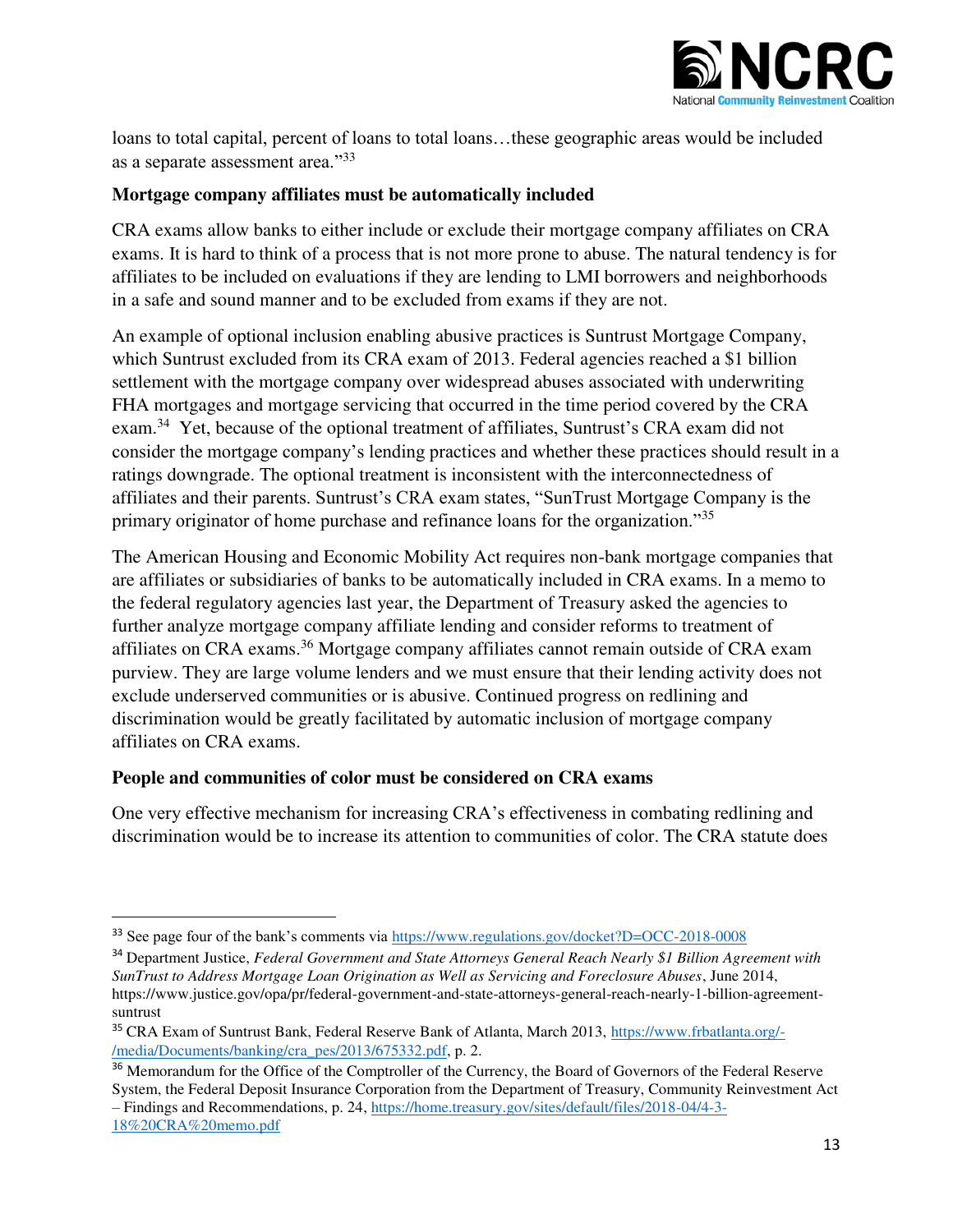

not specifically mention communities of color, but addressing disinvestment and redlining in communities of color was prominently on the mind of drafters.

The 1977 hearings considering the CRA legislation featured numerous testimonies documenting disparities in lending to communities of color. Senator Proxmire, who chaired these hearings and drafted the legislation, referenced these disparities, especially in inner city neighborhoods, as compelling Congress to pass CRA. Senator Proxmire states:

By redlining let me make it clear what I am talking about. I am talking about the fact that banks and savings and loans will take their deposits from a community and instead of reinvesting them in that community, they will actually or figuratively draw a red line on a map around the areas of their city, sometimes in the inner city, sometimes in the older neighborhoods, sometimes ethnic and sometimes black, but often encompassing a great area of their neighborhood.<sup>37</sup>

Racial disparities in lending have not significantly narrowed, in part, because CRA has not applied explicitly to people and communities of color. Last year, the journal *Reveal* released a well-publicized report documenting ongoing racial disparities in lending across several metropolitan areas.<sup>38</sup> The HMDA data has also shown a multi-year stagnation in lending to minorities. For example, lenders have issued between five to six percent of their home purchase loans to African Americans in each of the last 10 years although African Americans are about 13 percent of the population.<sup>39</sup> In a study conducted shortly after the financial crisis, NCRC found that 35 percent of subprime loans were issued to borrowers who could have qualified for fixedrate, prime loans in the Washington, D.C., area. Even controlling for other factors, Latinos were 70 percent more likely and African Americans 80 percent more likely than their white counterparts to receive a subprime loan. This finding suggests that race, in and of itself, alters the likelihood of receiving a subprime loan. We also found that people of color were more likely to experience foreclosure than similarly situated whites.<sup>40</sup>

In a recent report, NCRC found that race was consistently the most significant predictor of mortgage lending patterns in Baltimore City. The percentage of white residents of a neighborhood was significantly and positively correlated, while the percentage of black residents in a neighborhood was significantly and negatively correlated with the amount of loans approved in Baltimore City between 2011 and 2013. In a regression analysis of demographic and socioeconomic factors including indicators of race, ethnicity, education and wealth, the percentage of white residents in a neighborhood was the most important factor in the prediction

<sup>37</sup> Congressional Record, June 6, 1977, p. 17630.

<sup>38</sup> Aaron Glantz and Emmanuel Martinez, *For People of Color, Banks are Shutting the Door on Homeownership*, February 15, 2018, https://www.revealnews.org/article/for-people-of-color-banks-are-shutting-the-door-tohomeownership/

<sup>39</sup> See Table 2A of the Consumer Financial Protection Bureau, *Data Point: 2017 Mortgage Market Activity and Trends*, May 7, 2018[, https://www.consumerfinance.gov/data-research/research-reports/cfpb-data-point-mortgage](https://www.consumerfinance.gov/data-research/research-reports/cfpb-data-point-mortgage-market-activity-and-trends/)[market-activity-and-trends/](https://www.consumerfinance.gov/data-research/research-reports/cfpb-data-point-mortgage-market-activity-and-trends/) 

<sup>40</sup> NCRC, Foreclosure in the Nation's Capital: How Unfair and Reckless Lending Undermines Homeownership, April 2010[, https://ncrc.org/foreclosure-in-the-nations-capital-how-unfair-and-reckless-lending-undermines](https://ncrc.org/foreclosure-in-the-nations-capital-how-unfair-and-reckless-lending-undermines-homeownership/)[homeownership/](https://ncrc.org/foreclosure-in-the-nations-capital-how-unfair-and-reckless-lending-undermines-homeownership/)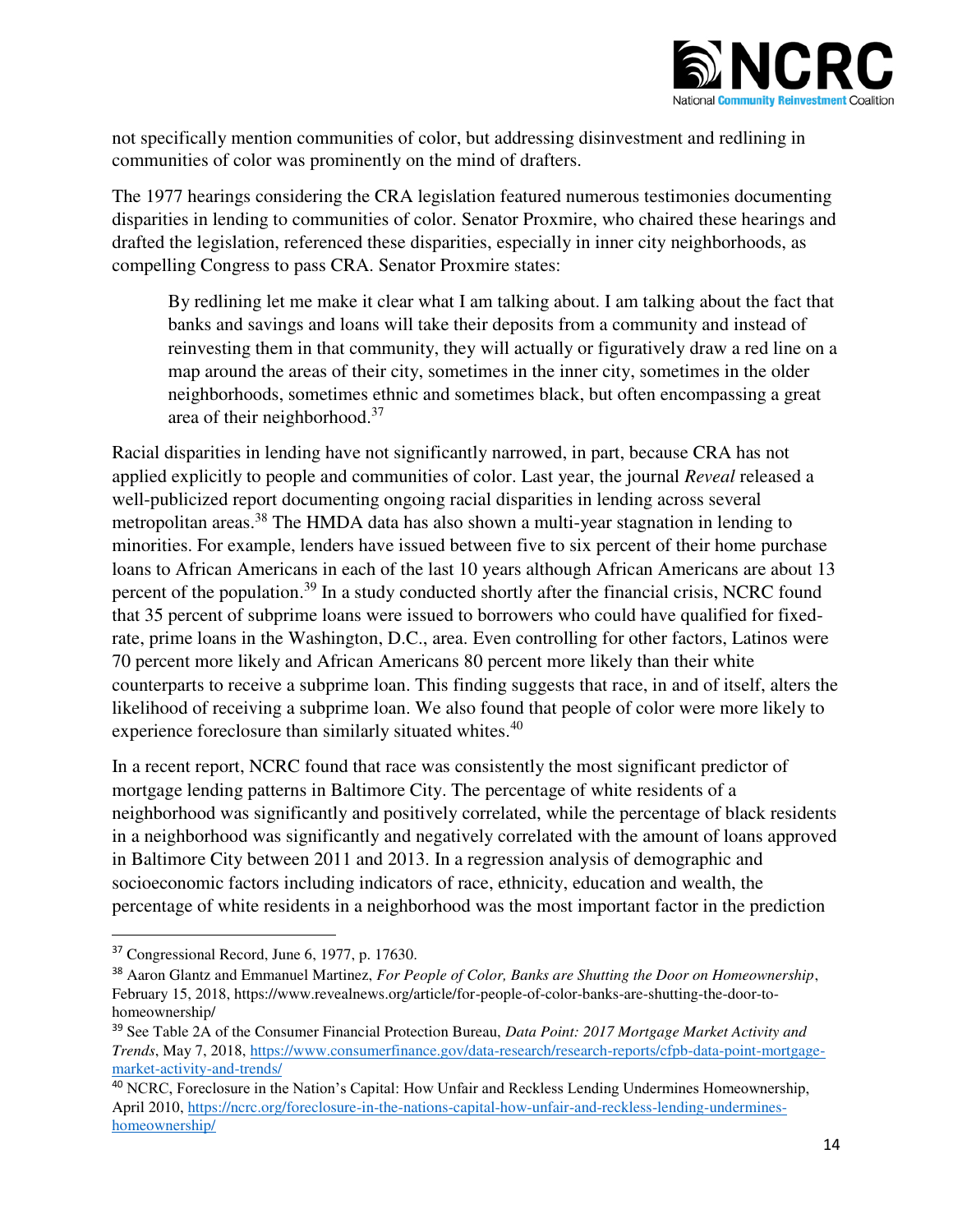

of lending volume, while percentage Asian and the median home value were significant, though less important, predictors in the model. This points to the preeminence of race as a factor in lending within Baltimore City. $41$ 

We recognize that serving the credit needs of minorities is not explicitly mentioned in the CRA statute. However, we believe that the agencies must improve examination of lending to people and communities of color on CRA exams. Before the last changes to the CRA regulation in 1995, CRA exams analyzed lending to minorities as part of the fair lending section, which was more detailed in clearly discussing anti-discrimination screening methodology than the fair lending reviews on current exams.<sup>42</sup> The fair lending review section on current exams usually discusses findings in a few brief sentences, either stating that no violations occurred or making vague references to a violation and whether that violation resulted in a downgrade. The detail in the fair lending review section should be restored with both a descriptive data analysis of lending trends to minorities and a description of the methodology such as econometrics or mystery shopping to test whether the bank is discriminating.

In addition, the agencies could develop a list of underserved census tracts based on data analysis showing low levels of loans per capita. A substantial number of these tracts would likely be predominantly minority. Lending, investment and services in these tracts then could be evaluated by CRA exams on the components tests. For example, home and small business lending in underserved tracts can be criteria on the lending test.

A separate analysis of lending, investing and bank services in underserved census tracts would help balance bank lending across neighborhoods, and might relieve some of the displacement pressure in gentrifying LMI census tracts. A recent Urban Institute report has found that most home lending in LMI tracts is to middle- and upper-income borrowers.<sup>43</sup> The report does not engage in a spatial analysis so we do not know yet whether this is a national phenomenon or concentrated in large coastal cities that are experiencing more gentrification.<sup>44</sup> If, however, banks are mostly focused on LMI tracts undergoing gentrification and lending disproportionately to middle- and upper-income borrowers in those tracts, adding underserved tracts on the lending test is likely to redirect some of this lending to communities of color that are distressed, not

<sup>42</sup> Examples of people of color analyzed by CRA exams include; Federal Reserve Bank of Richmond, CRA Exam of Signet Bank, January 1996, pgs. 18-20,<https://www.federalreserve.gov/dcca/cra/1996/460024.pdf>and Office of Thrift Supervision CRA Exam of CenFed Bank, November 1995, p. 9,

[https://www.occ.gov/static/cra/craeval/OTS/CRAE\\_01788\\_19951127\\_60.pdf](https://www.occ.gov/static/cra/craeval/OTS/CRAE_01788_19951127_60.pdf) 

l

<sup>43</sup> Urban Institute, Most CRA-qualifying loans in low- and moderate-income areas go to middle- and upper-income borrowers, March 4, 2019, [https://www.urban.org/urban-wire/most-cra-qualifying-loans-low-and-moderate-income](https://www.urban.org/urban-wire/most-cra-qualifying-loans-low-and-moderate-income-areas-go-middle-and-upper-income-borrowers?cm_ven=ExactTarget&cm_cat=HFPC+-+3.5.2019&cm_pla=All+Subscribers&cm_ite=https%3a%2f%2fwww.urban.org%2furban-wire%2fmost-cra-qualifying-loans-low-and-moderate-income-areas-go-middle-and-upper-income-borrowers&cm_lm=swilkinsva@gmail.com&cm_ainfo=&&utm_source=MarketingCloud&&utm_medium=newsletters&&utm_campaign=news-HFPC&&)[areas-go-middle-and-upper-income-borrowers?cm\\_ven=ExactTarget&cm\\_cat=HFPC+-](https://www.urban.org/urban-wire/most-cra-qualifying-loans-low-and-moderate-income-areas-go-middle-and-upper-income-borrowers?cm_ven=ExactTarget&cm_cat=HFPC+-+3.5.2019&cm_pla=All+Subscribers&cm_ite=https%3a%2f%2fwww.urban.org%2furban-wire%2fmost-cra-qualifying-loans-low-and-moderate-income-areas-go-middle-and-upper-income-borrowers&cm_lm=swilkinsva@gmail.com&cm_ainfo=&&utm_source=MarketingCloud&&utm_medium=newsletters&&utm_campaign=news-HFPC&&) [+3.5.2019&cm\\_pla=All+Subscribers&cm\\_ite=https%3a%2f%2fwww.urban.org%2furban-wire%2fmost-cra-](https://www.urban.org/urban-wire/most-cra-qualifying-loans-low-and-moderate-income-areas-go-middle-and-upper-income-borrowers?cm_ven=ExactTarget&cm_cat=HFPC+-+3.5.2019&cm_pla=All+Subscribers&cm_ite=https%3a%2f%2fwww.urban.org%2furban-wire%2fmost-cra-qualifying-loans-low-and-moderate-income-areas-go-middle-and-upper-income-borrowers&cm_lm=swilkinsva@gmail.com&cm_ainfo=&&utm_source=MarketingCloud&&utm_medium=newsletters&&utm_campaign=news-HFPC&&)

[qualifying-loans-low-and-moderate-income-areas-go-middle-and-upper-income-](https://www.urban.org/urban-wire/most-cra-qualifying-loans-low-and-moderate-income-areas-go-middle-and-upper-income-borrowers?cm_ven=ExactTarget&cm_cat=HFPC+-+3.5.2019&cm_pla=All+Subscribers&cm_ite=https%3a%2f%2fwww.urban.org%2furban-wire%2fmost-cra-qualifying-loans-low-and-moderate-income-areas-go-middle-and-upper-income-borrowers&cm_lm=swilkinsva@gmail.com&cm_ainfo=&&utm_source=MarketingCloud&&utm_medium=newsletters&&utm_campaign=news-HFPC&&)

<sup>41</sup> NCRC, *Home Mortgage Lending and Small Business Lending in Baltimore and Surrounding Areas*, November 2015, [https://ncrc.org/wp-content/uploads/2015/11/ncrc\\_baltimore\\_lending\\_analysis\\_web.pdf](https://ncrc.org/wp-content/uploads/2015/11/ncrc_baltimore_lending_analysis_web.pdf) 

[borrowers&cm\\_lm=swilkinsva@gmail.com&cm\\_ainfo=&&utm\\_source=MarketingCloud&&utm\\_medium=newslet](https://www.urban.org/urban-wire/most-cra-qualifying-loans-low-and-moderate-income-areas-go-middle-and-upper-income-borrowers?cm_ven=ExactTarget&cm_cat=HFPC+-+3.5.2019&cm_pla=All+Subscribers&cm_ite=https%3a%2f%2fwww.urban.org%2furban-wire%2fmost-cra-qualifying-loans-low-and-moderate-income-areas-go-middle-and-upper-income-borrowers&cm_lm=swilkinsva@gmail.com&cm_ainfo=&&utm_source=MarketingCloud&&utm_medium=newsletters&&utm_campaign=news-HFPC&&) [ters&&utm\\_campaign=news-HFPC&&](https://www.urban.org/urban-wire/most-cra-qualifying-loans-low-and-moderate-income-areas-go-middle-and-upper-income-borrowers?cm_ven=ExactTarget&cm_cat=HFPC+-+3.5.2019&cm_pla=All+Subscribers&cm_ite=https%3a%2f%2fwww.urban.org%2furban-wire%2fmost-cra-qualifying-loans-low-and-moderate-income-areas-go-middle-and-upper-income-borrowers&cm_lm=swilkinsva@gmail.com&cm_ainfo=&&utm_source=MarketingCloud&&utm_medium=newsletters&&utm_campaign=news-HFPC&&) 

<sup>&</sup>lt;sup>44</sup> NCRC finds that gentrification mostly occurs in large coastal cities. See NCRC, Shifting neighborhoods: Gentrification and cultural displacement in American cities, March 2019, [https://ncrc.org/study-gentrification-and](https://ncrc.org/study-gentrification-and-cultural-displacement-most-intense-in-americas-largest-cities-and-absent-from-many-others/)[cultural-displacement-most-intense-in-americas-largest-cities-and-absent-from-many-others/](https://ncrc.org/study-gentrification-and-cultural-displacement-most-intense-in-americas-largest-cities-and-absent-from-many-others/)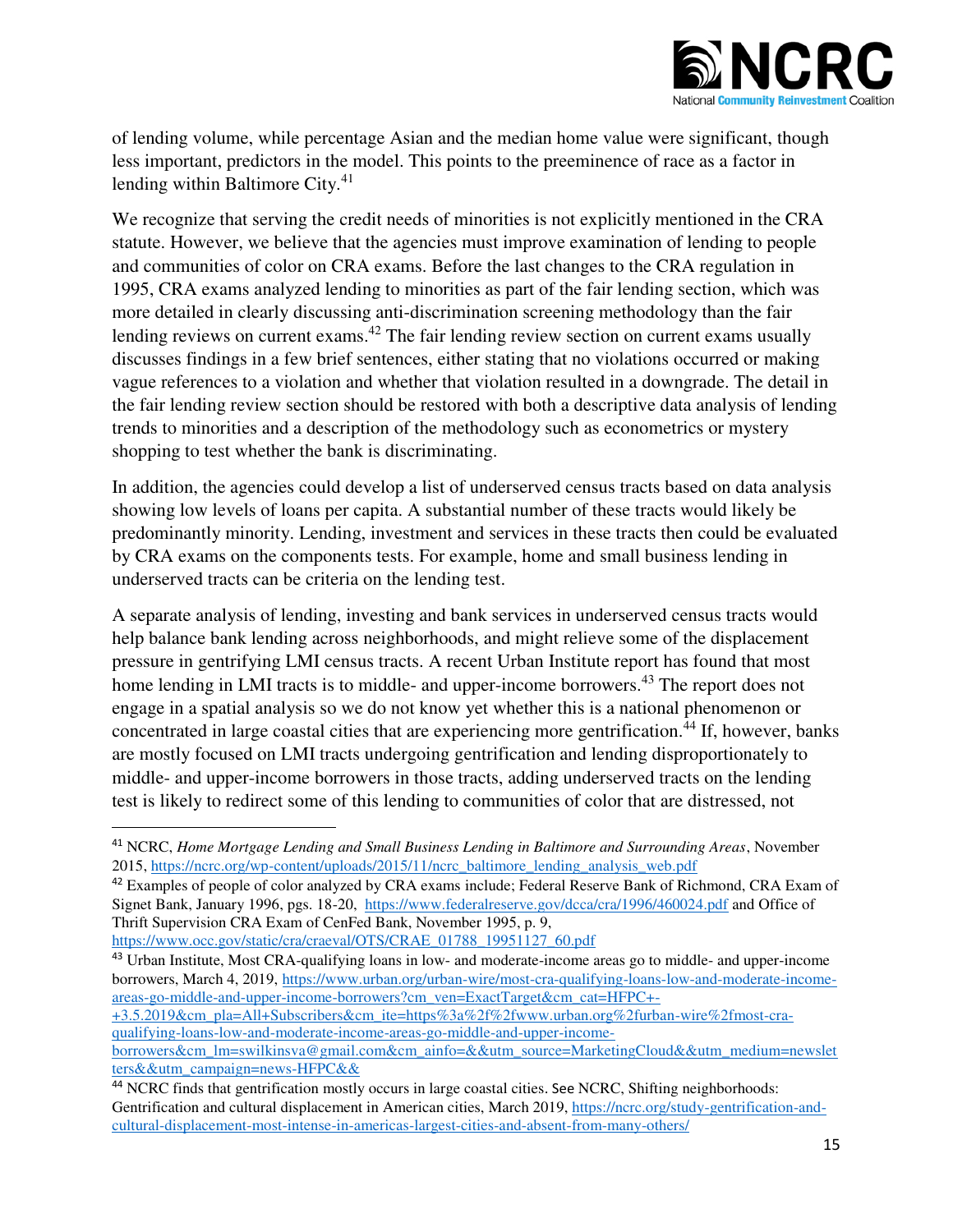

gentrifying, and in desperate need of credit. This would certainly be consistent with Senator Proxmire's intention to direct credit to redlined communities.

### **Neglected populations and areas**

The CRA reform discussions involving communities of color have also involved discussions of other underserved populations and communities such as older adults, veterans, rural communities and Native American communities.

In terms of neglected populations, the agencies should consider reforms to the regulation and/or the Q&A elevating the needs of these populations. For example, the need for affordable housing for older adults can be addressed by bank community development financing for Section 202 and other senior housing. Although examples of this are discussed on CRA exams, the importance of this type of affordable housing can be highlighted in the Interagency Q&A. Likewise, the importance of home improvement lending that helps retrofit homes for aging in place can also be discussed in the Interagency Q&A, as could needs of veterans.

The concept of identifying underserved census tracts and counties can help direct lending, investment and services to rural and Native American communities. As discussed above, NCRC recommends adding a metric of lending per capita to identify underserved areas. This metric can be combined with the metrics agencies already use to identify distressed and underserved nonmetropolitan areas.<sup>45</sup> Part of the CRA reform effort should be considering whether other additional measures should be used to identify underserved areas.

After underserved counties have been identified, banks can be encouraged to direct community development financing to them. In particular, revisions can be made regarding how activities outside of assessment areas are considered. The agencies can retain their procedure of considering activities in statewide and regional areas that encompass assessment areas. In addition, they could consider activities in underserved counties wherever these counties are located. This would most likely help rural and Native American communities receive increases in community development lending and investing. This would also help alleviate unevenness in community development financing by reducing the number CRA "deserts."

### **CRA ratings must be made more rigorous to combat inflation**

l

During the past several years, more than 98 percent of banks have passed their CRA exams. If the pass rate was not this high, CRA would be even more effective in motivating increases in loans, investments and services to LMI communities, formerly redlined communities and communities still experiencing discrimination. Econometric studies as discussed above demonstrate that CRA has increased lending in areas undergoing CRA exams, despite such a high pass rate. This is probably the case because a number of banks desire the top rating of Outstanding that only about 10 percent of banks have received in recent years. In addition, banks can score poorly in an individual state but still pass their exams if they serve a number of states.

<sup>&</sup>lt;sup>45</sup> For a description and list of underserved and distressed rural areas, see https://www.ffiec.gov/cra/distressed.htm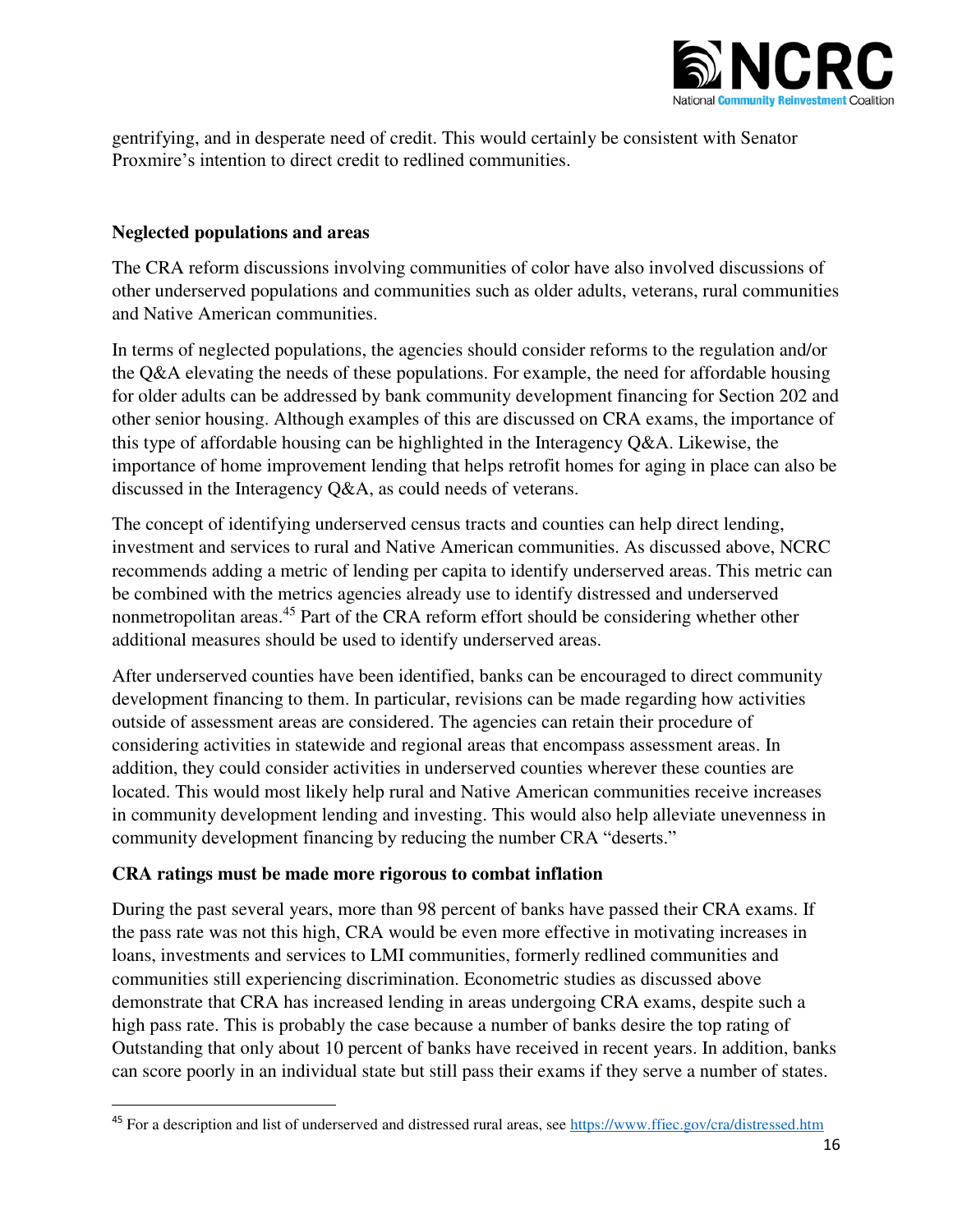

On their next CRA exams, they will then improve their lending, investing and services in the states where they lagged.

Despite the positive results so far, NCRC maintains that CRA would be even more successful in motivating increases in lending if more banks either failed or received lower ratings. Currently, 90 percent of banks receive a Satisfactory rating or roughly a "B" on their CRA exams. It is likely that such a large percentage are not performing at a level to merit Satisfactory ratings. If additional ratings were introduced or a point scale was introduced, more nuance in performance would be revealed and would motivate those barely passing to make more loans in underserved and redlined neighborhoods.

A straightforward way to improve ratings is to add a ratings category such as Low Satisfactory that is a possible rating for component tests currently. The agencies have shied away from this because the CRA statute only mentions the current four overall ratings. However, another way to improve rigor is if the overall ratings were accompanied by a publicly released point score.<sup>46</sup> For example, an Outstanding rating could be achieved if a bank had a score of 90 to 100, while a Satisfactory rating could be achieved if a bank had a score of 70 to 90. An Outstanding rating accompanied by a score of 90 would not be as remarkable as an Outstanding rating accompanied by a score of 99. Likewise, a Satisfactory rating accompanied by a score of 70 is just barely passing while a Satisfactory rating accompanied by a score of 89 is essentially a High Satisfactory rating.

The importance of CRA ratings reform cannot be emphasized enough. In the first years after CRA ratings became public, the failure rate ranged from five percent to 10 percent from 1990 to 1994 as shown below. After that, the failure rate plummeted to about two percent. Significant increases in lending to LMI borrowers occurred in the early to mid-1990s when banks were motivated to improve in response to their initial ratings. A Treasury Department study found that CRA-covered lenders increased their home mortgage loans to low- and moderate-income areas and borrowers by 39 percent from 1993 to 1998, which is more than twice the increase (of 17 percent) to middle- and upper-income borrowers and areas.<sup>47</sup>

We are not necessarily advocating a return to failure rates of 10 percent. However, we are affirming that more nuance and range in ratings will likely spur continual improvement in performance as opposed to stasis. Other reforms including what counts as community development can inadvertently impact ratings distributions and must be enacted with care. In an upcoming report assessing the CRA performance of the top 50 banks by asset size, NCRC finds that 60 percent of them received Outstanding on their investment test, which is an extraordinarily high percentage. The question is whether these results are warranted or inflated, which may depress further reinvestment efforts. If we make additional activities that are not focused on LMI

<sup>&</sup>lt;sup>46</sup> CRA exams today have a point score range of 1 to 24 that is not intuitive, and the points are not publicly released.

<sup>47</sup> Robert Litan, Nicolas Retsinas, Eric Belsky and Susan White Haag, *The Community Reinvestment Act After Financial Modernization: A Baseline Report*, produced for the United States Department of the Treasury, April 2000.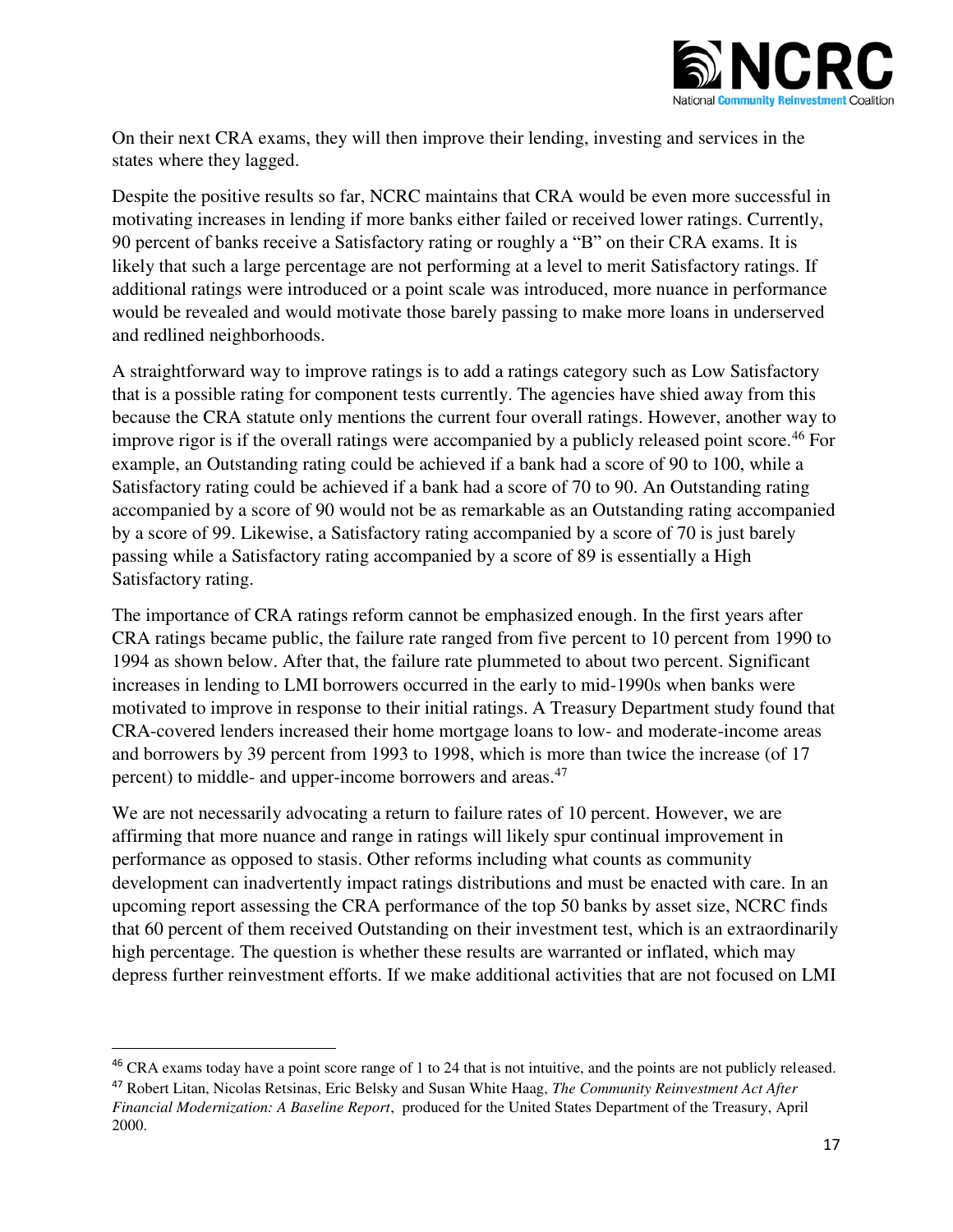

communities count as community development, the investment test ratings could become even more inflated.

The American Housing and Economic Mobility Act would require a fifth rating and would allow the agencies to add a point scale. More nuance and rigor in CRA ratings will stimulate more lending, investing and services in underserved neighborhoods.

|       | <b>CRA Ratings</b> |               |              |               |                         |         |                                  |         |        |
|-------|--------------------|---------------|--------------|---------------|-------------------------|---------|----------------------------------|---------|--------|
|       |                    |               |              |               |                         |         |                                  |         |        |
|       | Outstanding        |               | Satisfactory |               | <b>Needs to Improve</b> |         | <b>Substantial Noncompliance</b> |         |        |
|       |                    |               |              |               |                         |         |                                  |         |        |
| Year  | Count              | Percent Count |              | Percent Count |                         | Percent | Count                            | Percent | Total  |
|       |                    |               |              |               |                         |         |                                  |         |        |
| 1990  | 340                | 10.9%         | 2,474        | 79.5%         | 280                     | 9.0%    | 19                               | 0.6%    | 3,113  |
| 1991  | 407                | 8.3%          | 4,016        | 81.6%         | 453                     | 9.2%    | 46                               | 0.9%    | 4,922  |
| 1992  | 653                | 12.7%         | 4,067        | 78.9%         | 395                     | 7.7%    | 40                               | 0.8%    | 5,155  |
| 1993  | 941                | 14.7%         | 5,060        | 79.3%         | 355                     | 5.6%    | 26                               | 0.4%    | 6,382  |
| 1994  | 1,001              | 18.1%         | 4,249        | 76.7%         | 275                     | 5.0%    | 15                               | 0.3%    | 5,540  |
| 1995  | 1,363              | 24.3%         | 4,106        | 73.1%         | 138                     | 2.5%    | 7                                | 0.1%    | 5,614  |
| 1996  | 1,214              | 26.5%         | 3,275        | 71.5%         | 81                      | 1.8%    | 11                               | 0.2%    | 4,581  |
| 1997  | 829                | 22.4%         | 2,807        | 75.7%         | 59                      | 1.6%    | 11                               | 0.3%    | 3,706  |
| 1998  | 681                | 18.6%         | 2,917        | 79.6%         | 59                      | 1.6%    | 7                                | 0.2%    | 3,664  |
| 1999  | 679                | 18.6%         | 2,915        | 79.7%         | 55                      | 1.5%    | 7                                | 0.2%    | 3,656  |
| 2000  | 221                | 17.6%         | 1,001        | 79.5%         | 30                      | 2.4%    | 7                                | 0.6%    | 1,259  |
| 2001  | 132                | 10.6%         | 1,088        | 87.1%         | 23                      | 1.8%    | 6                                | 0.5%    | 1,249  |
| 2002  | 201                | 9.8%          | 1,821        | 89.0%         | 18                      | 0.9%    | 5                                | 0.2%    | 2,045  |
| 2003  | 285                | 10.2%         | 2,497        | 89.1%         | 17                      | 0.6%    | 4                                | 0.1%    | 2,803  |
| 2004  | 329                | 13.1%         | 2,171        | 86.1%         | 18                      | 0.7%    | З                                | 0.1%    | 2,521  |
| 2005  | 248                | 16.1%         | 1,282        | 83.0%         | 10                      | 0.6%    | 4                                | 0.3%    | 1,544  |
| 2006  | 203                | 14.1%         | 1,204        | 83.9%         | 22                      | 1.5%    | 6                                | 0.4%    | 1,435  |
| 2007  | 213                | 11.9%         | 1,550        | 86.4%         | 26                      | 1.5%    | 4                                | 0.2%    | 1,793  |
| 2008  | 207                | 9.8%          | 1,863        | 88.3%         | 36                      | 1.7%    | 4                                | 0.2%    | 2,110  |
| 2009  | 188                | 8.6%          | 1,938        | 89.1%         | 43                      | 2.0%    | 6                                | 0.3%    | 2,175  |
| 2010  | 163                | 9.1%          | 1,563        | 87.4%         | 60                      | 3.4%    | 2                                | 0.1%    | 1,788  |
| 2011  | 120                | 8.5%          | 1,239        | 88.1%         | 44                      | 3.1%    | 4                                | 0.3%    | 1,407  |
| 2012  | 139                | 8.5%          | 1,452        | 89.3%         | 31                      | 1.9%    | 4                                | 0.2%    | 1,626  |
| 2013  | 131                | 7.3%          | 1,632        | 90.4%         | 39                      | 2.2%    | 3                                | 0.2%    | 1,805  |
| 2014  | 149                | 8.8%          | 1,506        | 89.2%         | 31                      | 1.8%    | 2                                | 0.1%    | 1,688  |
| 2015  | 129                | 9.2%          | 1,243        | 88.8%         | 19                      | 1.4%    | 8                                | 0.6%    | 1,399  |
| 2016  | 106                | 8.8%          | 1,085        | 89.6%         | 19                      | 1.6%    | 1                                | 0.1%    | 1,211  |
| 2017  | 86                 | 8.6%          | 891          | 89.3%         | 19                      | 1.9%    | 2                                | 0.2%    | 998    |
| 2018  | 67                 | 7.6%          | 792          | 90.4%         | 16                      | 1.8%    | 1                                | 0.1%    | 876    |
| Total | 11,425             | 14.6%         | 63,704       | 81.6%         | 2,671                   | 3.4%    | 265                              | 0.3%    | 78,065 |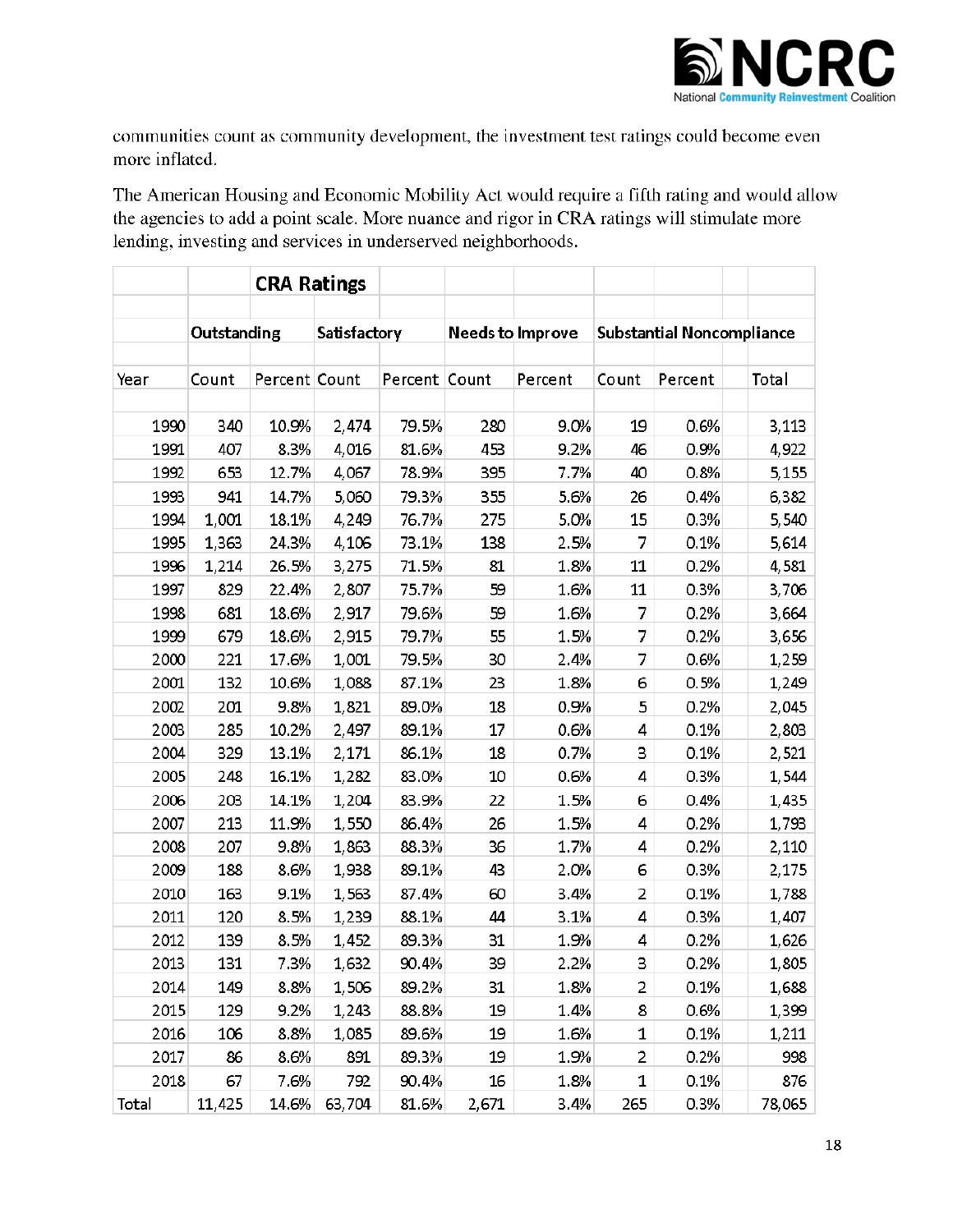

#### **Data must be improved on CRA exams in order to increase access to credit in underserved and redlined areas**

CRA's ability to motivate banks to serve the smallest of the small businesses could be significantly improved by improving data on small business lending. The small business loan part of the lending test is not as rigorous as the home lending section because the small business data is not as refined. To improve the ability of examiners to determine if banks are serving the smallest businesses, small business data must be improved to include more categories rather than just above and below \$1 million in revenue. Adopting the categories used by the Census Bureau, the revenue categories reported should include businesses with annual revenues \$50,000 and below, \$50,000 to \$100,000, \$100,000 to \$500,000, \$500,000 to \$1 million, \$1 million to \$5 million and \$5 million and above.<sup>48</sup>

The great majority of women- and minority-owned small businesses are very small enterprises. Ninety percent of these businesses have no employees, 85 percent of them have annual receipts under \$100,000 and only about two percent of them have annual receipts over \$1 million.<sup>49</sup> Therefore, if CRA improved its data and evaluation of lending to the smallest of the small businesses, it is likely that the number of loans to these businesses, including those in redlined neighborhoods, would increase. Section 1071 of the Dodd-Frank Wall Street Reform and Consumer Protection Act of 2010 requires the Consumer Financial Protection Bureau (CFPB) to improve the publicly available small business data and provide more information on the demographics of the small business borrowers. The bank agencies must work with the CFPB to improve the utility of the data for CRA exams.

Also, consumer lending data and evaluations must be improved. CRA exams must encourage banks to make safe and sound consumer lending that is an alternative to the high cost lending made by payday lenders and other abusive fringe non-bank institutions. However, the current designation of credit card lenders as limited purpose and wholesale lenders not subject to a retail lending test is an abrogation of the responsibility of federal bank agencies to assess whether credit needs are being met in a safe and sound manner. The federal agencies collect data on consumer lending infrequently and mainly when banks ask for optional consideration of consumer lending on CRA exams. As a result, consumer lending is examined irregularly. A recent GAO study found that only 25 percent of large bank exams looked at consumer lending

<sup>48</sup> NCRC, *Small Business Data: Recommendations to the Consumer Financial Protection Bureau for Implementing Section 1071 of the Dodd-Frank Wall Street Reform and Consumer Protection Act of 2010*, August 2014, p. 21, <https://ncrc.org/recommendations-to-cfpb-implementing-section-1071-dodd-frank/>

<sup>49</sup> Consumer Financial Protection Bureau (CFPB), *Key Dimensions of the Small Business Lending Landscape*, 39- 40, May 2017, [https://www.consumerfinance.gov/data-research/research-reports/key-dimensions-small-business](https://www.consumerfinance.gov/data-research/research-reports/key-dimensions-small-business-lending-landscape/)[lending-landscape/](https://www.consumerfinance.gov/data-research/research-reports/key-dimensions-small-business-lending-landscape/)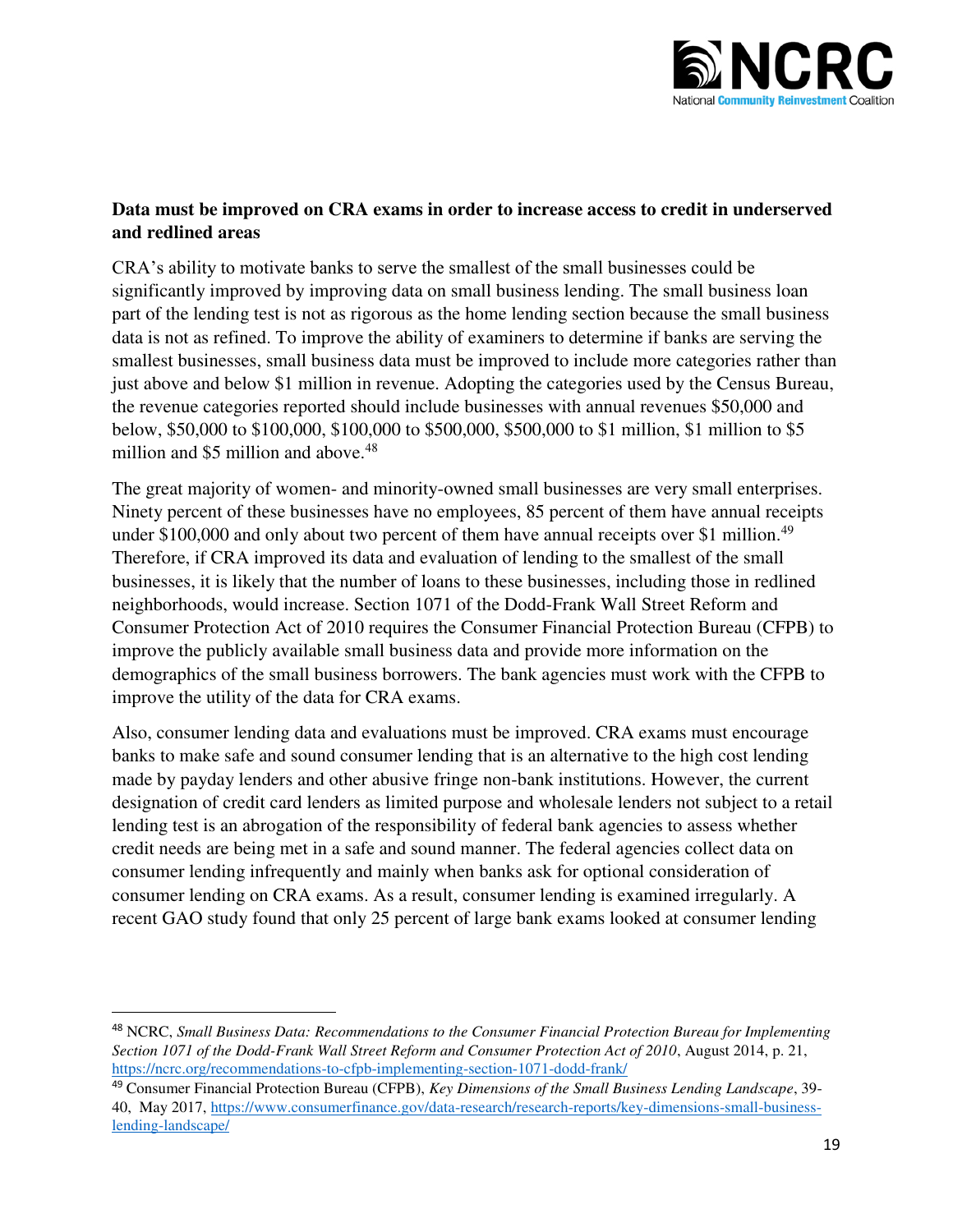

while only three percent of intermediate small bank exams and six percent of small bank exams evaluated consumer lending.<sup>50</sup>

Similar to the need to bolster small business and consumer lending data, the data on community development lending and investing needs to be improved on CRA exams in order to more effectively counter redlining. According to NCRC calculations, banks have made more than \$1 trillion in community development lending from 1996 to 2017, benefiting low- and moderateincome communities, as a result of CRA requirements. While this level of financing is impressive, we do not know enough about where it is going in order to determine whether it is targeted effectively to the most underserved and distressed communities. In a recent speech at the 2019 Just Economy Conference, Governor Brainard suggested that data on community development financing is necessary to assess whether banks are responding to neighborhood needs with their CRA financing.<sup>51</sup>

Community development lending and investing refers to large scale financing of affordable housing or economic development projects that benefit entire neighborhoods. Examples include a 50-unit affordable housing development, construction of a shopping mall or infrastructure such as street/landscape upgrades or broadband access. In contrast, retail lending benefits individual homeowners and small business owners. For successful revitalization to occur in neighborhoods, retail lending and community development finance need to work in tandem. For example, community development financing of a shopping mall will fail to catalyze revitalization if neighborhood residents live in slum housing and cannot access home loans to buy and/or repair their homes. Likewise, the long-term viability of a neighborhood with high levels of homeownership will be imperiled if residents do not have convenient access to grocery stores and other shopping outlets.

HMDA and small business loan data, which provide stakeholders with reasonable measures regarding access to retail lending, can be analyzed on a census tract level. Census tracts, typically containing 4,000 residents, are a proxy for neighborhoods.<sup>52</sup> Census tracts allow CRA examiners, practitioners and advocates to determine economic conditions and lending trends in neighborhoods. However, data on community development finance is absent on a census tract level. Hence, a full picture of whether revitalization will likely succeed on a neighborhood level is lacking.

Currently, CRA exams and related regulations reveal some data on community development financing but the data disclosure is incomplete and frustrates effective analysis. CRA exams have aggregate data on community development lending and investing for banks' assessment areas that are typically metropolitan areas or counties but not for census tracts. In addition to CRA exams, the federal bank agencies provide fragmentary community development data on various

<sup>50</sup> Government Accountability Office, *Community Reinvestment Act: Options for Treasury to Consider to Encourage Services and Small-Dollar Loans When Reviewing Framework*, GAO-18-244: Published: Feb 14, 2018. Publicly Released: Mar 16, 2018,<https://www.gao.gov/products/GAO-18-244>

<sup>&</sup>lt;sup>51</sup> Governor Lael Brainard, "The Community Reinvestment Act: How Can We Preserve What Works and Make it Better?" At the 2019 Just Economy Conference, National Community Reinvestment Coalition, Washington, D.C., March 12, 2019, <https://www.federalreserve.gov/newsevents/speech/brainard20190312a.htm>

<sup>52</sup> See definition of census tract, [https://www.census.gov/geo/reference/gtc/gtc\\_ct.html](https://www.census.gov/geo/reference/gtc/gtc_ct.html)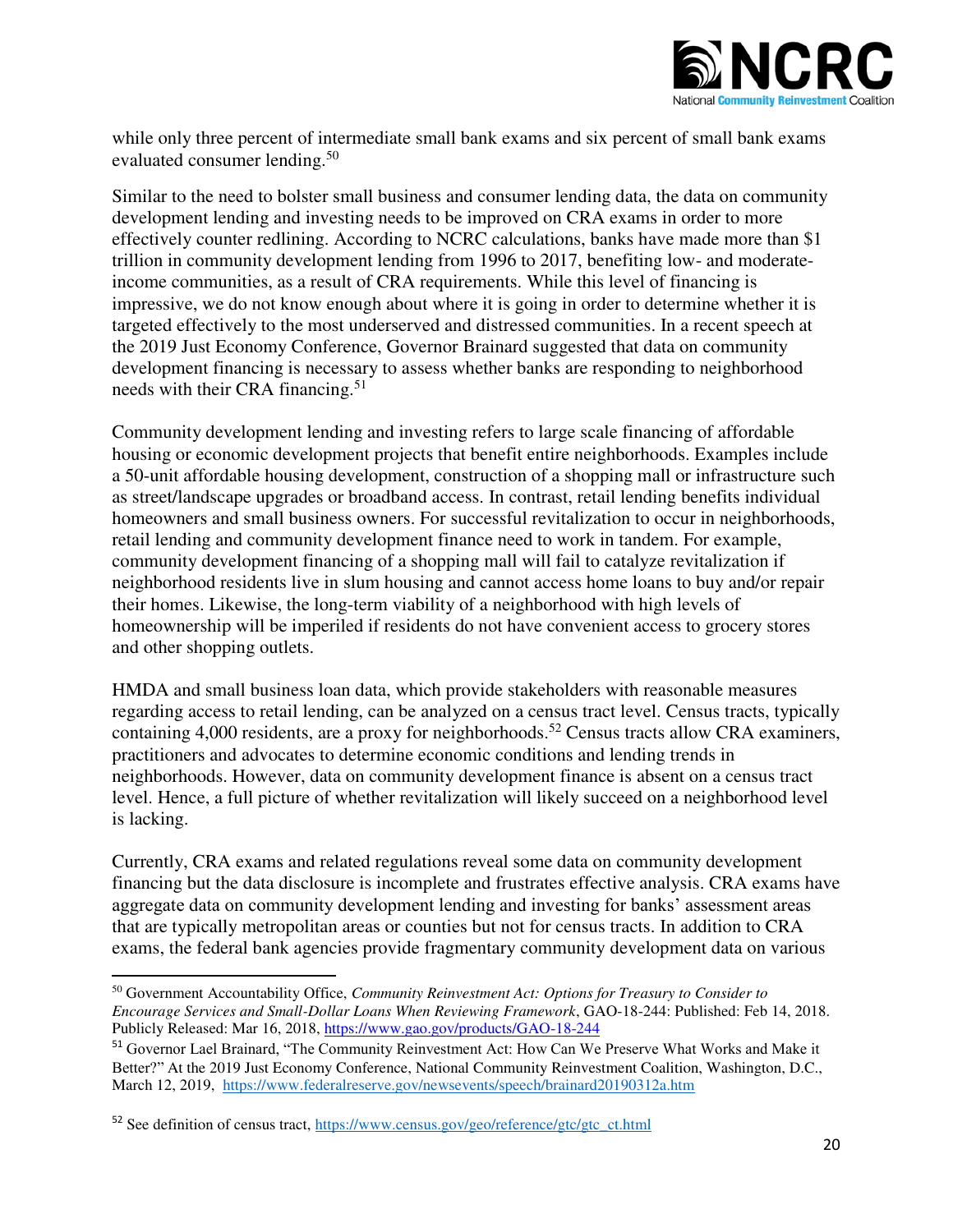

websites. The Interagency Federal Financial Institutions Examination Council website provides summary community development lending data that includes just an overall total in dollars for each bank and all banks in a given year.<sup>53</sup>

The Office of the Comptroller of the Currency (OCC) administers a public welfare investment regulation under which banks provide data to the agency on their investment activity. On a quarterly basis, the agency then publishes data for each bank regarding each investment, its dollar amount, the purpose (affordable housing or economic development) and the metropolitan area or state in which the investment occurred.<sup>54</sup> While this is a useful precedent, it is still incomplete in that not all banks are regulated by the OCC, the data reports only investments, not loans, and the disclosures regarding geographical areas are inconsistent, varying between states or metropolitan areas in the geography data field.

As part of their review of the CRA regulations, the federal bank has been asking stakeholders whether a community development database of some sort should be created. This is a very positive development. In our letter in response to the ANPR, NCRC recommended that like HMDA and small business loan data, the community development lending and investment data must be submitted annually and publicly by banks on a census tract level, a county level and for assessment areas. The community development data should also be reported separately for the major categories of community development, including affordable housing, community services, economic development and activities that revitalize and stabilize low- and moderate-income census tracts.<sup>55</sup> Finally, community development loans, investments and grants should be reported separately since these types of financing respond to different needs.

With annual data broken out by geographical area and purpose, examiners, community groups and banks can track bank performance on a timelier basis and correct areas of weaknesses several months before CRA exams. This is a win-win situation as banks are likely to have higher ratings on their exams while communities receive needed financing sooner.

A pressing issue to be considered is how to better address the needs of underserved areas, whether those be census tracts or counties. If the agencies required better community development finance data, they would have the ability to comprehensively measure retail lending and community development financing for each census tract on a per capita basis and thus determine which neighborhoods have a shortage of financing for comprehensive revitalization. The same analysis can be conducted on a county level to identify underserved counties. Bank activity in these underserved tracts and counties could then receive encouragement on CRA exams. As stated above, the lending, investment and service tests could include criteria that measure bank activity in underserved tracts. Measuring community development lending and investment in underserved tracts would be possible with improved community development finance data.

 $\overline{a}$ 

<sup>53</sup> See Table 3 of the FFIEC national aggregate tables as an example,<https://www.ffiec.gov/craadweb/national.aspx>

<sup>54</sup> See Office of the Comptroller of the Currency, *National Bank Public Welfare Investment At-A -Glance" Charts lists national bank investments made under the 12 CFR 24 authority*, [https://www.occ.gov/topics/community](https://www.occ.gov/topics/community-affairs/resource-directories/public-welfare-investments/national-bank-public-welfare-investment-authority.html)[affairs/resource-directories/public-welfare-investments/national-bank-public-welfare-investment-authority.html](https://www.occ.gov/topics/community-affairs/resource-directories/public-welfare-investments/national-bank-public-welfare-investment-authority.html)  <sup>55</sup> See definition of community development in the CRA regulations,<https://www.ffiec.gov/cra/regulation.htm>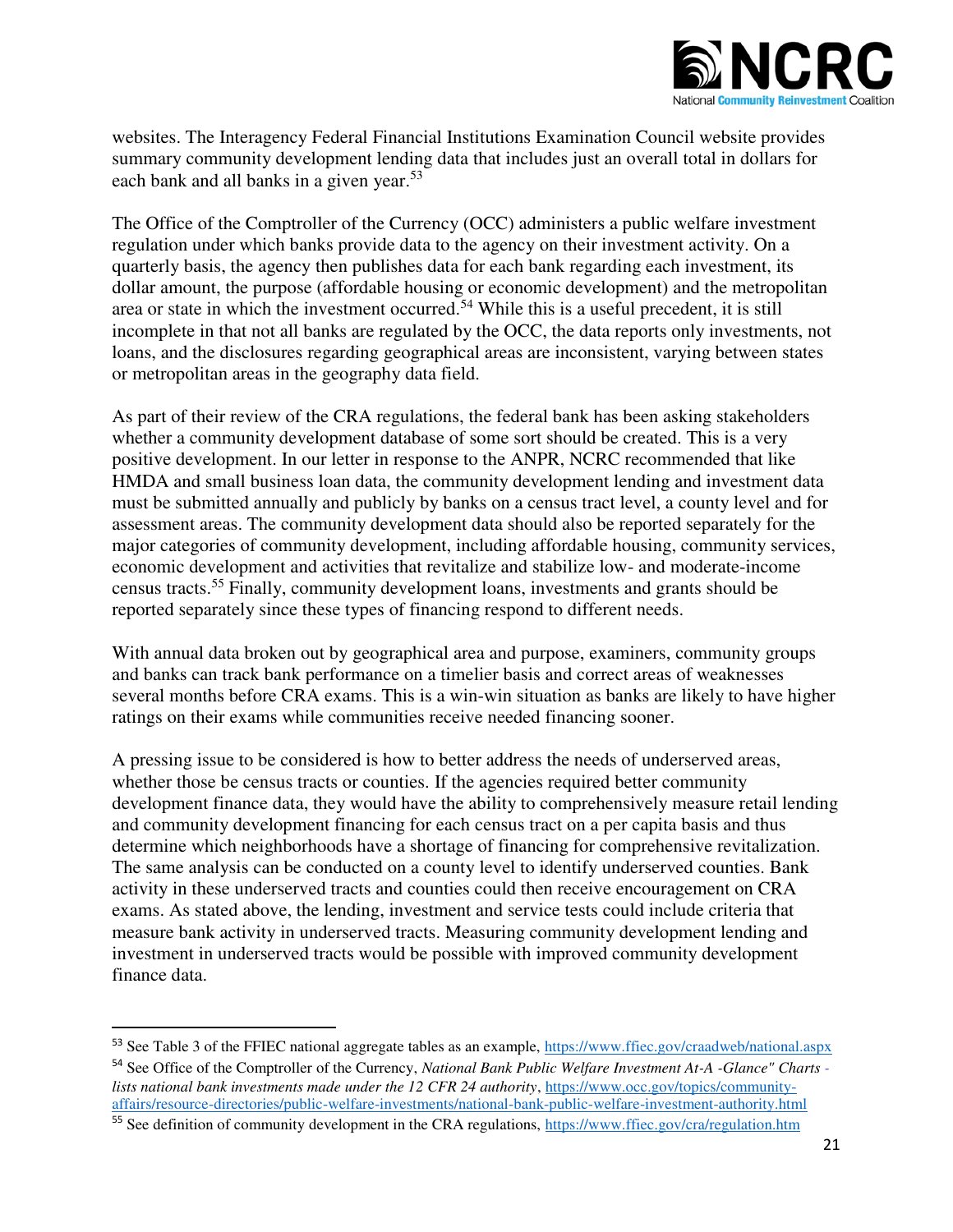

Another way to encourage this activity in underserved tracts or counties is for CRA exams to provide special treatment for financing in the areas outside of a bank's assessment area. Assessment areas are currently areas in which banks have branches. Banks sometimes chafe at the restraint assessment areas impose on pursuing needed community development opportunities. However, community organizations worry that free reign outside of assessment areas could cause banks to neglect needs around their branch locations and could also facilitate pursuit of community development deals in the easiest areas to finance regardless of that community's needs. Better community development data on a census tract and county level can address the concerns of banks and community organizations by identifying priority areas of need outside of bank assessment areas, as well as enabling stakeholders to assess whether banks are also meeting needs in their assessment areas.

In particular, better community development data would be instrumental to directing community development financing to rural counties. The data would likely highlight a chronic shortage of community development financing in rural areas, and thus direct the attention of CRA examiners and banks to these areas.

Protocols would need to be established for ensuring the accuracy of data and prohibiting abusive activity like not allowing financing developers that displace low- and moderate-income tenants to be reported as community development loans and investments. Banks can receive favorable consideration on CRA exams for multifamily lending in LMI tracts but NCRC member organizations have reported instances of banks financing unsavory slumlords with these loans. Protocols have been developed over the years for HMDA data and should be feasible to develop in the case of community development data. One of the robustness checks could involve the federal bank agencies consulting any state and local law or best practices about community development, and also investigating community organization concerns about any displacement activity financed by banks in LMI communities.<sup>56</sup>

Better community development loan and investment data would be a win-win for both banks and community organizations by facilitating identification of underserved areas. It would also further CRA's objectives of directing access to credit and capital where it is needed most. If the agencies truly want to reform CRA and increase lending in redlined areas, the first place to start is with better data. The American Housing and Economic Mobility Act would require the collection and dissemination of community development data.

#### **Community benefits agreements and conditional approvals considered on CRA exams and no safe harbors**

Banks are legally required to demonstrate future and concrete public benefits after mergers with other banks.<sup>57</sup> In order to implement the public benefit standard, federal agencies will

<sup>56</sup> New York State Department of Financial Services, *DFS Advises State Chartered Banks of Their Responsibilities in Lending to Landlords of Rent-Stabilized or Rent Regulated Multifamily Residential Buildings*, September 25, 2018,<https://www.dfs.ny.gov/about/press/pr1809251.htm>

<sup>57</sup> Mitria Wilson, *Protecting the Public's Interest: A Consumer-Focused Reassessment of the Standard for Bank Mergers and Acquisitions*, in The Banking Law Journal, April 2013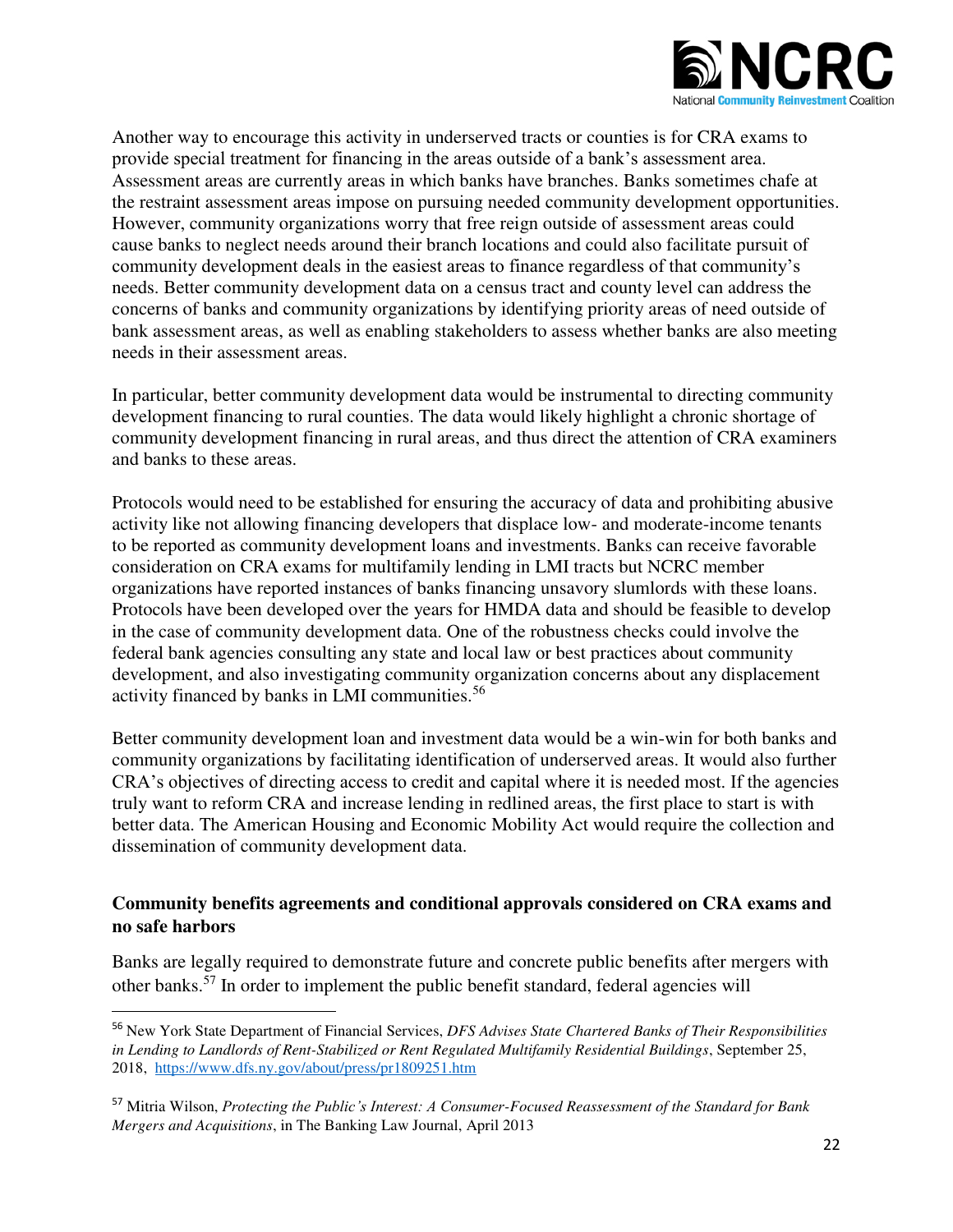

occasionally issue conditional merger approvals requiring CRA plans and specific improvements in CRA performance. NCRC believes that conditional approvals should be more frequent since mergers are complex transactions that can significantly impact CRA performance and imperil the achievement of public benefits without careful planning. CRA exams should then monitor whether banks implemented CRA plans as part of the merger approvals.

Unfortunately, enforcement of the public benefit standard appears to be waning. Since the beginning of the Trump administration, NCRC is not aware of a single conditional merger approval. Moreover, application processing times for mergers receiving community comments have fallen from a median of 211 days in 2015 to 114 in 2018.<sup>58</sup> This sharp reduction in days suggests that reviews of public benefit, CRA and fair lending requirements are becoming less rigorous.

NCRC appreciates that the OCC's June 2018 memo instructs CRA examiners to determine whether banks are meeting the goals in CRA plans that are required in conditional merger approvals.<sup>59</sup> NCRC also appreciates that the OCC has started implementing its memo in recent CRA exams including Valley National Bank's and Sterling National Bank's exams.<sup>60</sup>

Any conditional merger approval, however, must include a bona fide and verifiable plan that focuses lending, investment and service on LMI borrowers and communities. CRA examiners must also assess bank compliance with community benefit agreements (CBAs). Negotiated with community organizations, CBAs serve the same purpose as conditional approvals in that they ensure that bank CRA performance improves instead of regresses.

A CRA rating must not become a safe harbor providing expedited merger approvals or automatic approvals. Periodically, proposals will surface that Outstanding ratings should confer an easy merger approval process since they indicate impressive CRA performance. However, bank performance may have changed since the last CRA exam. In addition, the merger approval process considers prospective or future performance which can be impacted dramatically by a merger. Instead of a safe harbor, public hearings should be automatic if a bank scores Low Satisfactory or below in any assessment area as would be stipulated by the American Housing and Economic Mobility Act.

### **The OCC's one ratio concept would diminish assessment areas and public input**

In the ANPR, the OCC introduced the concept of the one ratio, which would consist of the dollar amount of a bank's CRA activities (loans, investments and services to LMI borrowers and

 $\overline{\phantom{0}}$ 58 See Federal Reserve reports, [https://www.federalreserve.gov/bankinforeg/semiannual-report-on-banking](https://www.federalreserve.gov/bankinforeg/semiannual-report-on-banking-applications-20150924.pdf)[applications-20150924.pdf,](https://www.federalreserve.gov/bankinforeg/semiannual-report-on-banking-applications-20150924.pdf) and

<https://www.federalreserve.gov/publications/files/semiannual-report-on-banking-applications-20180928.pdf>

<sup>59</sup> OCC, *Description: Supervisory Policy and Processes for Community Reinvestment Act Performance Evaluations*, OCC Bulletin 2018-17, June 2018,<https://www.occ.gov/news-issuances/bulletins/2018/bulletin-2018-17.html> <sup>60</sup> See OCC Valley National Bank CRA Exam, September 2016,

<https://www.occ.gov/static/cra/craeval/jul17/15790.pdf>and OCC Sterling National Bank, January 2017, <https://www.occ.gov/static/cra/craeval/jul17/25075.pdf>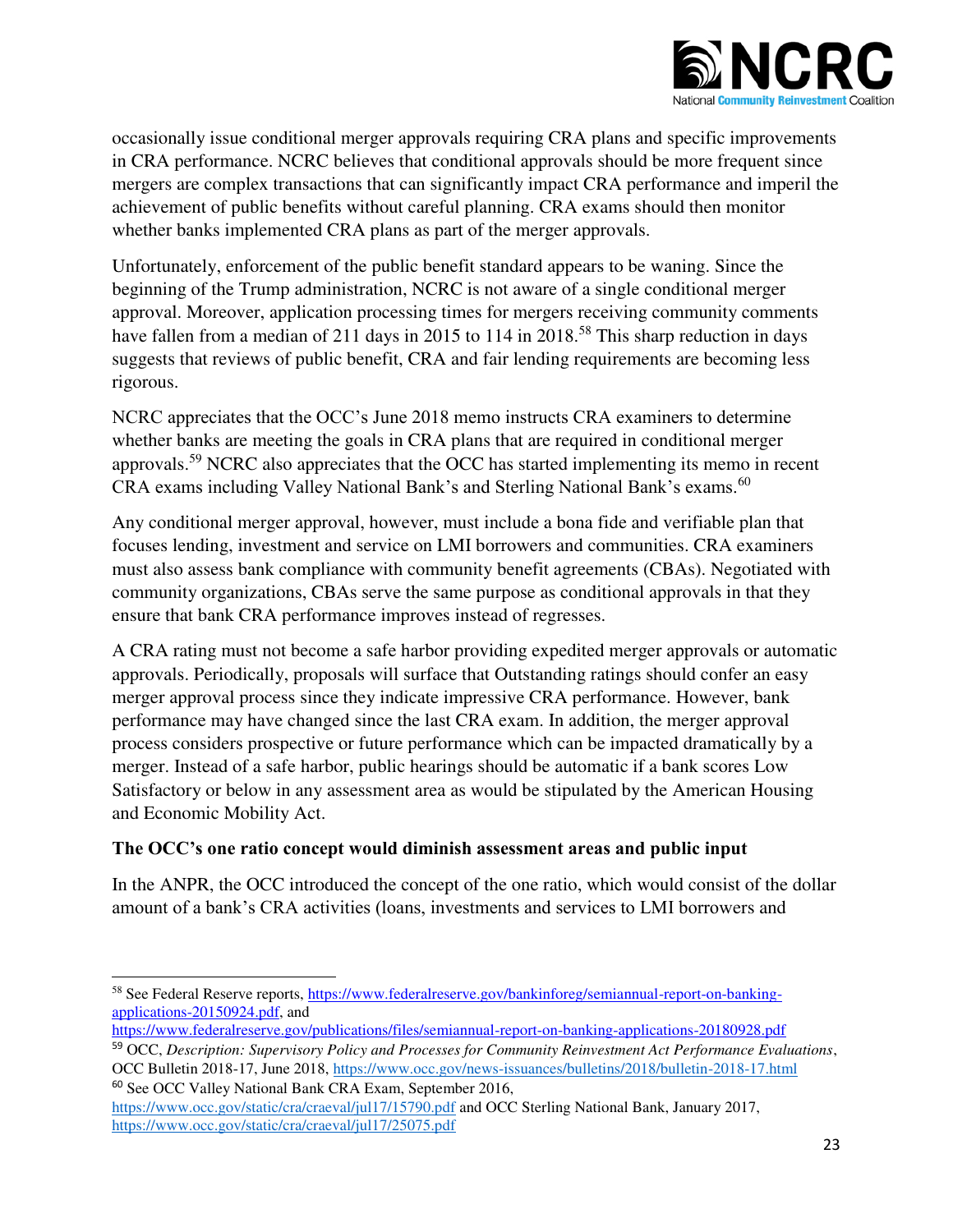

communities) divided by the bank's assets. The ratio is supposed to reflect CRA effort compared to a bank's capacity and would influence a bank's CRA rating.<sup>61</sup>

The OCC's notion behind the one ratio is that it will immediately signal to banks whether they are in compliance with CRA and can expect to pass their next CRA exam. However, the CRA statute reminds us that banks "have continuing and affirmative obligations to help meet the credit needs of the local communities in which they are chartered."<sup>62</sup> The key word is local. One ratio cannot tell an examiner, a bank or a member of the public how responsive a bank is to its various service areas. The CRA statute requires the federal agencies to evaluate banks in states, metropolitan areas and rural areas where they have branches. Current CRA exams ensure banks are responsive to local needs by establishing assessment areas where branches take deposits. CRA exams scrutinize to what extent a bank makes loans and investments and offers services to LMI people and communities in its various assessment areas.

When reaching conclusions about performance, exams also assess to what extent a bank responds to different needs in its assessment areas. For instance, preserving affordable housing is a priority need in a metropolitan area experiencing rapid housing price increases, whereas financing small businesses and job creation is a priority need for a metropolitan area with high unemployment. If a bank does well in job creation initiatives in the high unemployment metro area, but not so well in financing affordable housing in the expensive metro area, it would probably receive higher marks for its performance in the area with high unemployment than the expensive area. The exam then tallies performance across assessment areas to develop an overall rating. Differences in responsiveness to needs therefore gets factored in exams with assessment areas because assessment areas allow examiners to conduct performance context analysis that identify priority needs like financing small businesses. In contrast, a CRA exam focused on the one ratio is incompatible with performance context analysis.

An exam focused on the one ratio would not be effective in considering public input regarding local needs. Examiners are currently required to consider community comments on local needs and how well banks are responding to them. Examiners take these comments into account when reaching conclusions about bank performance in assessment areas. A one-ratio focused exam, in contrast, would not explicitly factor community input into the conclusions of performance for each assessment area.

The OCC suggests that the ratio could be adjusted to provide more weight to activities that are particularly responsive to distressed communities with high needs for credit. For instance, an investment of \$1 million in a distressed community can be weighted by a factor of two, meaning it will count for \$2 million in the numerator of the ratio*.* While this may sound appealing,

 $\overline{a}$ 

<sup>&</sup>lt;sup>61</sup> Office of the Comptroller of the Currency (OCC), Advance Notice of Proposed Rulemaking (ANPR), Federal Register, Vol. 83, No. 172, Wednesday, September 5, 2018, [https://www.gpo.gov/fdsys/pkg/FR-2018-09-](https://www.gpo.gov/fdsys/pkg/FR-2018-09-05/pdf/2018-19169.pdf) [05/pdf/2018-19169.pdf,](https://www.gpo.gov/fdsys/pkg/FR-2018-09-05/pdf/2018-19169.pdf) pgs. 45056 and 45057.

 $62$  Section 802(a)(3) of the CRA statute.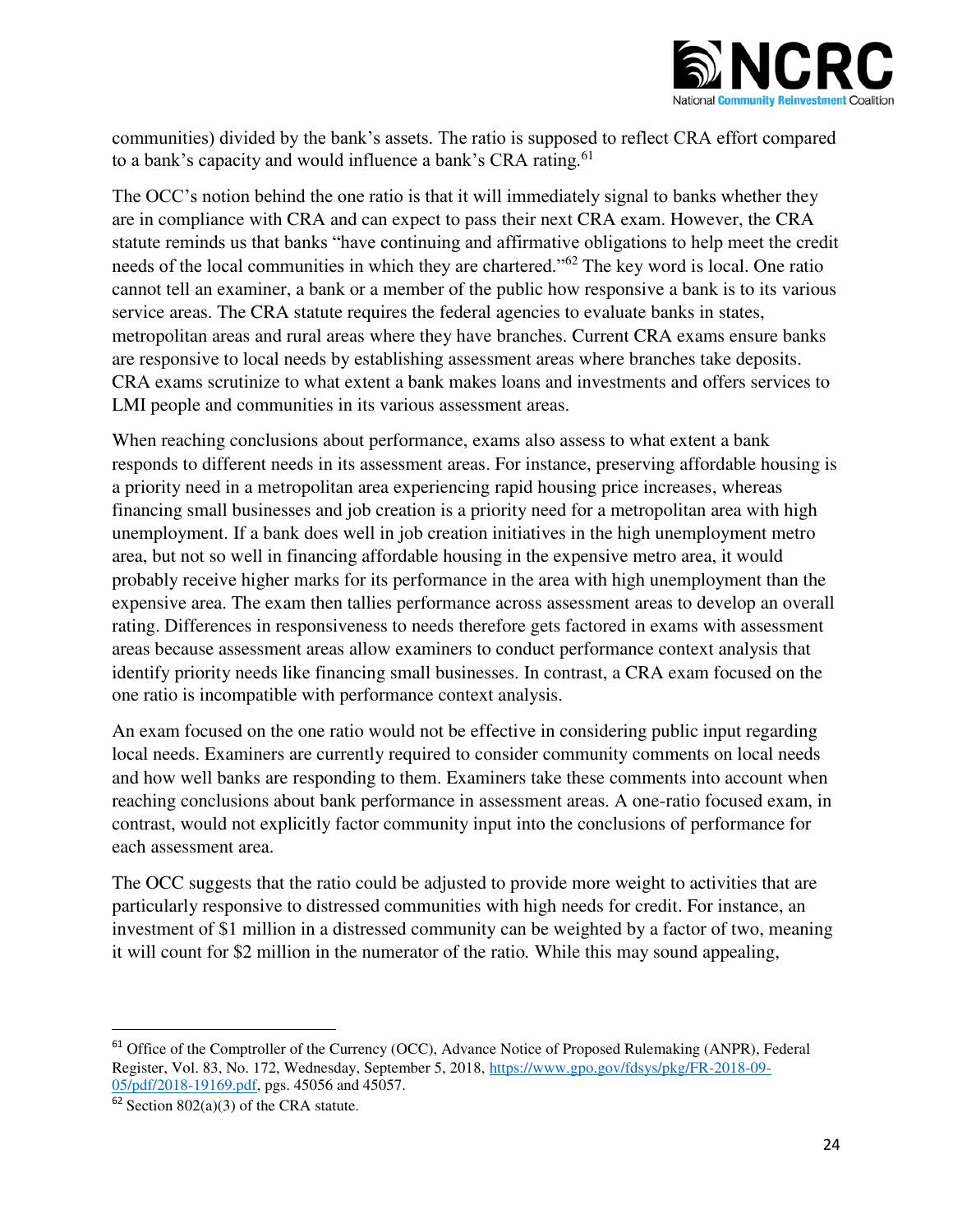

consider how complicated and subjective it would be to do this weighting for banks, particularly large banks, which serve upwards of 20 states and hundreds of counties.

The other downside is that generous and frequent weighting (multiplying loans and investments by 2 or more) could easily result in half or less the dollar amount of loans and investments. The current system can better adjust for responsiveness by weighting the importance of performance in each assessment area, including distressed areas. This avoids crude outcomes like one half the number of loans and investments equaling the same ratio due to weighting.

Another shortfall of the one ratio is that banks are likely to find the largest dollar and easiest loans and investments to undertake regardless of how well they respond to needs. Instead of working closely with community groups and other stakeholders to meet needs in assessment areas, the banks will be mostly engaged in a mathematical exercise to increase their numerator.

While the ANPR suggests that assessment areas will remain on CRA exams, the OCC seems to emphasize weights in ratio calculations, which suggests diminished importance of assessment areas. We are not opposed to metrics or ratios on exams. However, we are opposed to a single metric like the one ratio being determinative of the score on CRA exams.

Some have suggested one ratio measuring performance on a state level. Just like a national one ratio, a state level one ratio would likely overlook unique needs in metropolitan and rural areas in the state. Even a one ratio for each assessment area would likely elevate a mechanical formula over careful examiner judgments and written narrative about how much each activity such as home or small business lending responds to local needs. Instead of becoming more transparent and increasing bank accountability, one ratio-based CRA exams would make the evaluation regime opaque and result in a banking system less responsive to local needs.

### **Analysis of branches and services must remain on CRA exams**

 $\overline{a}$ 

Current CRA exams include a service test that assesses a bank's branching patterns and provision of deposit accounts. In the ANPR, the OCC asks a startling question of whether branching patterns, particularly in LMI census tracts, should continue to be evaluated on CRA exams. Branches are critical for helping LMI people obtain loans and basic banking services. Lending transactions, particularly buying a home, are among the most complicated financial transactions most people will undertake. Lower-income consumers often need one-on-one counseling for qualifying and applying for loans. Academic research has revealed that home and small business lending increases in LMI neighborhoods with bank branches.<sup>63</sup> In contrast, when branches close, lending decreases for several years, especially small business lending. This is likely due to the non-automated, labor intensive method of lending to and counseling traditionally underserved populations.<sup>64</sup>

<sup>63</sup> For a literature review of the impact of branches and assessment areas, see Josh Silver, *The Importance of CRA Assessment Areas and Bank Branches*, NCRC, June 2018, https://ncrc.org/the-importance-of-cra-assessment-areasand-bank-branches/

<sup>&</sup>lt;sup>64</sup> Hoai-Luu Q. Nguyen, Do Bank Branches Still Matter? The Effect of Closings on Local Economic Outcomes, December 2014, http://economics.mit.edu/files/10143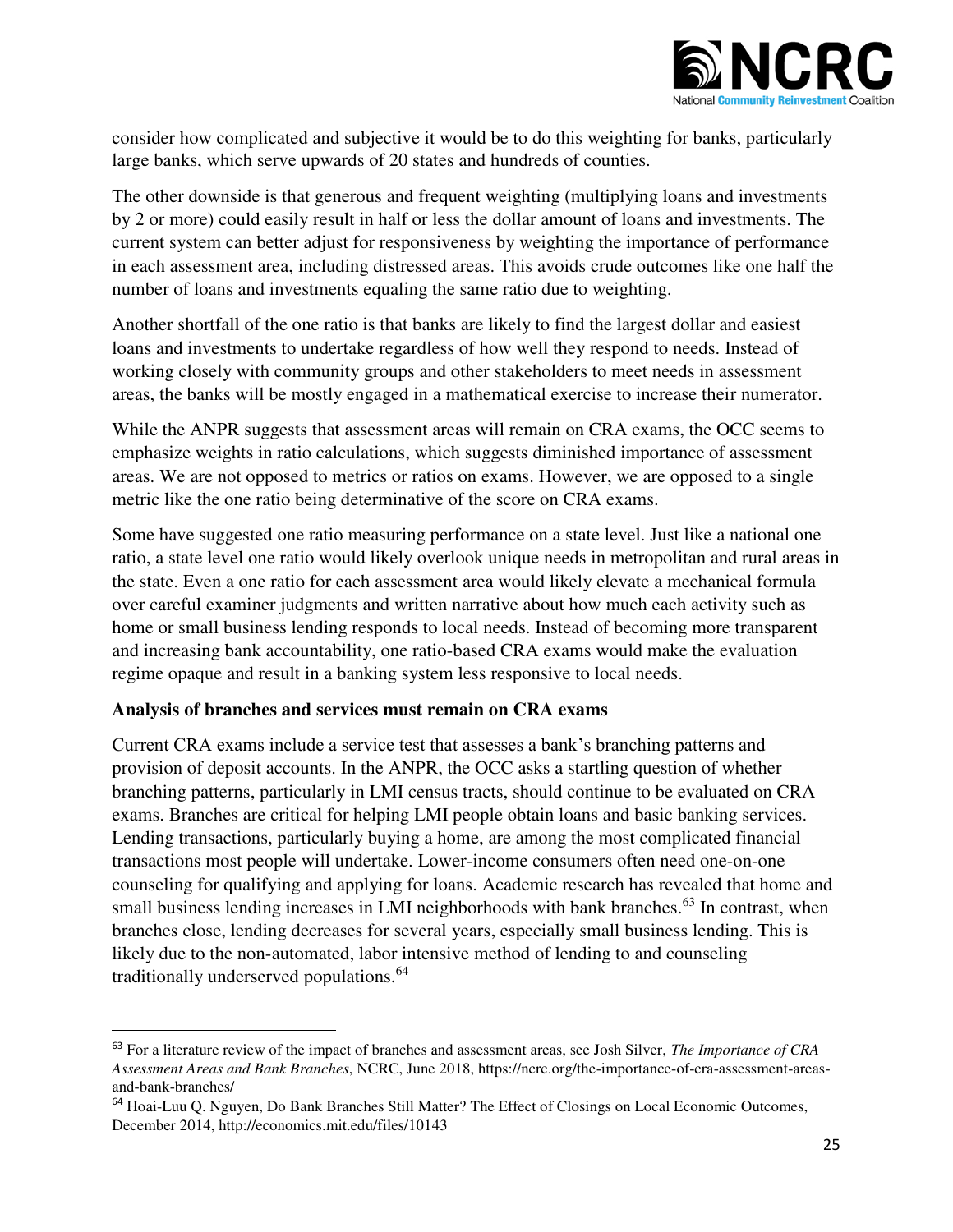

If CRA exams de-emphasize branches and do not analyze branching patterns by income level of census tract, the exams would likely result in less lending to LMI borrowers and census tracts. Instead of decreasing emphasis on branching, CRA exams should contain more data on the income levels of customers using deposit products so that exams can better judge the effectiveness of banks in serving LMI customers. More data on incomes of deposit customers is especially important for judging online banks.

# **The agencies must not broaden CRA away from the focus on credit and community development needs of LMI people**

Over the years, some industry stakeholders have advocated for broadening the types of activities that can qualify on CRA exams in order to reduce uncertainty as to what counts. However, instead of broadening activities and straying from the statutory focus on CRA, the agencies should consider a Treasury Department recommendation of a system of early determinations when a bank was contemplating a specific project so that the bank knew in advance whether the project would receive consideration on the exam.<sup>65</sup>

Last year, a trade paper discussed a proposal to allow CRA consideration for financing a hospital no matter where it was constructed.<sup>66</sup> While hospitals are vital institutions, new hospitals in affluent parts of a city without ready access to transit have limited utility for LMI people. Other stakeholders cite examples of sewers and other infrastructure projects that cover both LMI and non-LMI census tracts. CRA examination practice and the Interagency Q&A document already have pro rata consideration for the portion of the project that is dedicated for LMI people or tracts. For example, if the sewer spans five tracts and three are LMI, 60 percent of the dollar amount of the project would be recorded on the CRA exam.

Also, proposals have been floated seeking favorable CRA consideration for financial counseling regardless of whether the recipients are middle- and upper-income.<sup>67</sup> However, LMI people remain in most need of financial counseling, because they have less knowledge and experience with bank products or the homebuying process. CRA would divert precious financial counseling resources from the populations most in need if CRA exams provided favorable consideration for counseling regardless of income status of the recipients.

The ANPR discusses whether expanding the range of activities should be considered.<sup>68</sup> For example, should internships at banks for LMI young adults or digital literacy efforts be considered on CRA exams? While these types of initiatives are desirable, the original purposes of CRA should guide final determinations of what counts. Congress enacted CRA to increase access to loans, deposit accounts and other banking services. Consideration for meritorious

<sup>&</sup>lt;sup>65</sup> Treasury Department April 2018 Memorandum to the OCC, Federal Reserve Board, and FDIC, [https://home.treasury.gov/sites/default/files/2018-04/4-3-18%20CRA%20memo.pdf,](https://home.treasury.gov/sites/default/files/2018-04/4-3-18%20CRA%20memo.pdf) p. 8.

<sup>66</sup> Rachel Witkowski, *Will CRA Finally Get its Makeover*, American Banker, March 9

<sup>67</sup> American Bankers Association, CRA Modernization, *Meeting Community Needs and Increasing Transparency*, December 2017, p. 2, https://www.aba.com/Advocacy/Documents/CRA-

WhitePaper2017.pdf#\_ga=2.192150499.839944790.1512674294-422164602.1512674294 <sup>68</sup> ANPR, page 45057-45058.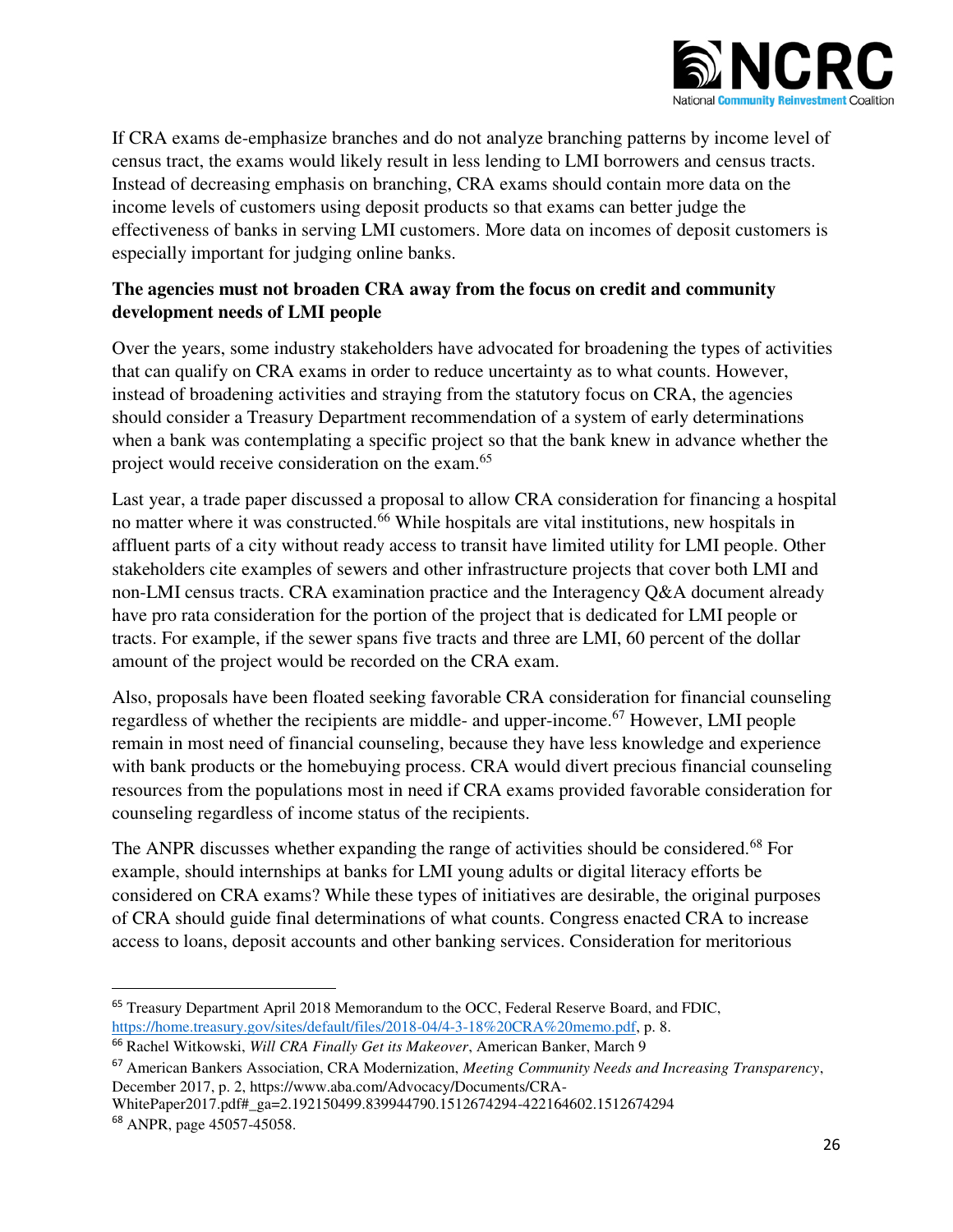

activities that do not directly combat redlining and/or lack of access to banking will result in a regulation that frustrates the purpose of CRA to revitalize credit starved communities.

# **Asset thresholds for CRA exams: Reform must not reduce requirements for any category of banks**

The OCC ANPR invited comments on asset thresholds by stating that "some stakeholders have expressed the view that asset thresholds have not kept pace with bank asset sizes."<sup>69</sup> In addition, Governor Brainard's speech referenced this issue. I want to be very clear: adjusting thresholds is not a mere technical exercise, it can result in considerably less community development financing or branching in LMI communities.

The American Bankers Association (ABA) has advocated eliminating the Intermediate Small Bank (ISB) category altogether.<sup>70</sup> Small banks with assets below \$321 million have a CRA exam that looks solely at retail lending. ISB banks with assets between \$321 million and \$1.284 billion have a retail lending test and a community development test.<sup>71</sup> The community development test scrutinizes community development lending and investing such as construction loans for affordable housing or investments in Small Business Investment Corporations (SBIC).

Eliminating the ISB category means that the ISB banks would just have a retail test. NCRC estimates that ISBs finance about \$3 billion annually in community development projects or about the same amount of annual funding as the Community Development Block Grant (CDBG) program. If the community development test is eliminated for ISB banks, their community development financing would plummet by 50 percent or more, according to NCRC's analysis.<sup>72</sup> ISB banks would lack incentives to engage in community development financing. Finally, we also oppose any expansion of the ISB category that results in large banks being re-classified as ISB banks and thus losing their service test. As discussed above, CRA service test analyses of branching remain vital.

NCRC sees no compelling reason to adjust asset thresholds. The benefits of the current exam structure in terms of reinvestment are clear. In addition, the costs and burdens imposed on ISB banks are not significant. The high pass rate on CRA exams suggests that banks know how to comply with CRA without undue burden.

<sup>69</sup> ANPR, page 45055.

<sup>&</sup>lt;sup>70</sup> American Bankers Association, Second Published Request for Comments Under the Economic Growth and Regulatory Paperwork Reduction Act of 1996 (February 13, 2015), p. 7, <https://www.regulations.gov/document?D=FFIEC-2014-0001-0077>

<sup>71</sup>Joint release of Federal Reserve Board, FDIC, and OCC, *Agencies Release Annual CRA Asset-Size Threshold Adjustments for Small and Intermediate Small Institutions*, December 20, 2018, [https://www.occ.gov/news](https://www.occ.gov/news-issuances/news-releases/2018/nr-ia-2018-139.html)[issuances/news-releases/2018/nr-ia-2018-139.html](https://www.occ.gov/news-issuances/news-releases/2018/nr-ia-2018-139.html) 

<sup>72</sup> NCRC, *Intermediate Small Banks, the Forgotten but Significant Resource for Affordable Housing and Community Development*, https://ncrc.org/intermediate-small-banks-forgotten-significant-resource-affordable-housingcommunity-development/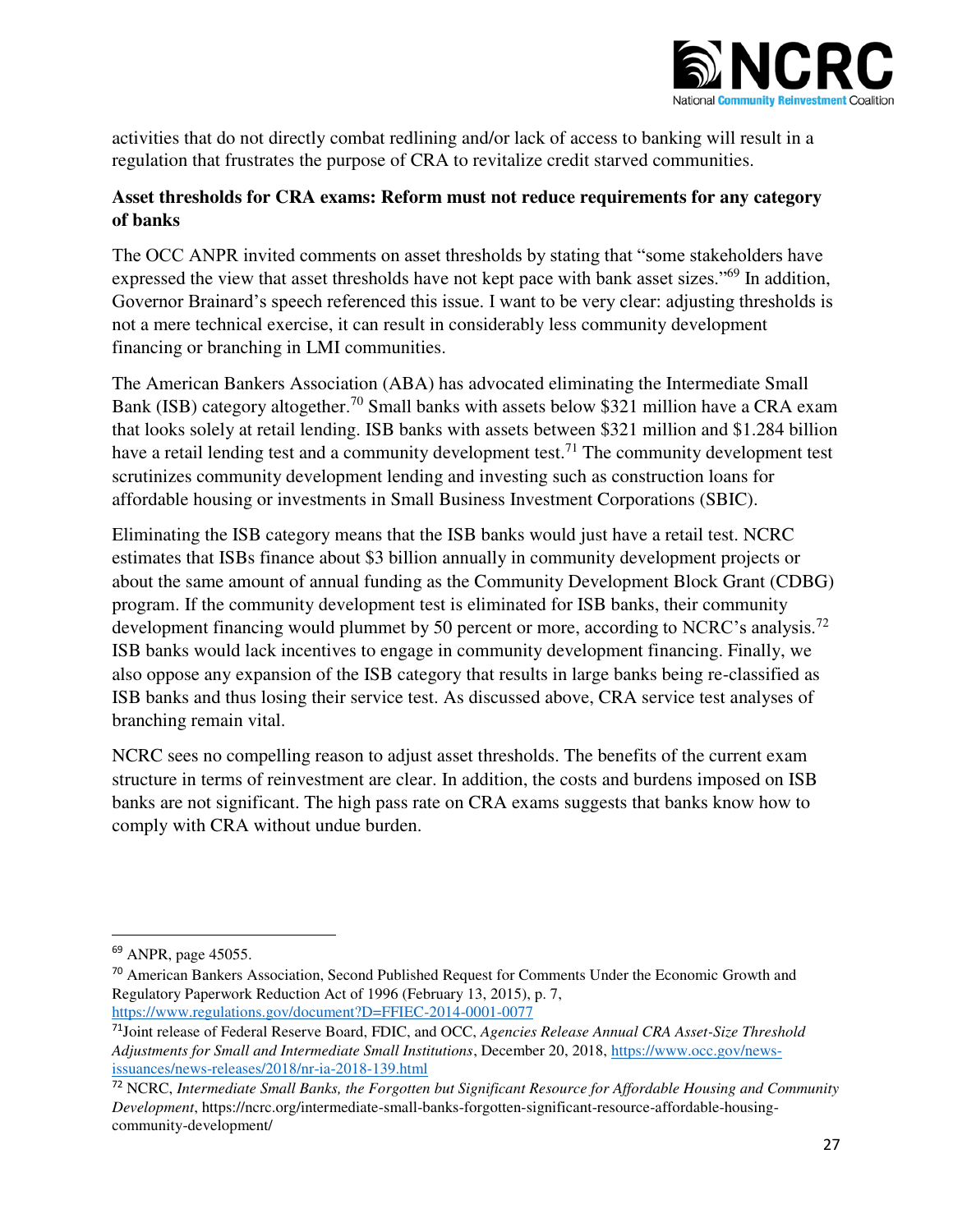

### **The OCC must rescind damaging unilateral changes to CRA and align with the Federal Reserve Board and FDIC**

Over the last several months, the OCC has made unilateral changes to CRA that stretch out CRA exams for large banks and weaken fair lending and merger reviews of all banks. The OCC must rescind these changes and align any future changes to the CRA regulation and examination procedures with the Federal Reserve Board and the Federal Deposit Insurance Corporation (FDIC).

In a recent bulletin, the OCC describes a 48-month cycle for large banks, a significant increase from the previous 36-month cycle.<sup>73</sup> Less frequent CRA exams reduce accountability and incentives for banks to perform in a consistently vigorous manner in fulfilling their CRA obligations. The OCC has also issued a memo that dilutes the negative impact of discrimination and violation of consumer protection law on a bank's CRA rating.<sup>74</sup> Instead of being emulated by the other agencies, this approach must be rescinded. A bank is not serving credit needs in a satisfactory manner if it is engaging in illegal and harmful activities on a large scale, behavior which now results in rating downgrades.

The OCC has also made it easier for banks with failed CRA ratings to grow through mergers with other financial institutions or acquiring branches.<sup>75</sup> Currently, the only penalty for a failed CRA rating is the possibility of denial of merger or branch applications; one of only a few sticks that motivate banks to pass their CRA exams. A presumption that applications will be denied for failed CRA performance must remain the regulatory practice.

### **Conclusion**

 $\overline{a}$ 

The challenge and opportunity in CRA reform is successfully addressing the gaps in CRA coverage while not disturbing the core mechanisms of public input, transparency and local accountability. Bolstering the effectiveness of CRA in combating redlining and discrimination would include increasing opportunities for public input, improving the quality of data on CRA exams, mandating the inclusion of affiliates on CRA exams, evaluating bank lending, investment and service to underserved communities including communities of color, and expanding assessment areas to consider non-branch lending.

In contrast, the OCC introduces concepts that would make CRA exams more convenient for banks but would reduce banks' abilities to meet convenience and needs of the communities in which they conduct business. The one ratio, broadening consideration of activities that are not related to meeting credit and community development needs, and diverting attention away from LMI people and communities would result in considerably less lending, investment and services for underserved communities. Finally, the American Housing and Economic Mobility Act would bolster CRA effectiveness by updating CRA assessment areas, combat grade inflation, enhance

<sup>74</sup> OCC Bulletin 2018-23, August 15, 2018, https://www.occ.gov/news-issuances/bulletins/2018/bulletin-2018- 23.html

<sup>73</sup> OCC Bulletin 2018-17, June 15, 2018, https://www.occ.gov/news-issuances/bulletins/2018/bulletin-2018-17.html

<sup>75</sup> OCC, Impact of CRA Ratings on Licensing Applications, November 2017,

https://www.occ.gov/publications/publications-by-type/other-publications-reports/ppms/ppm-6300-2.pdf